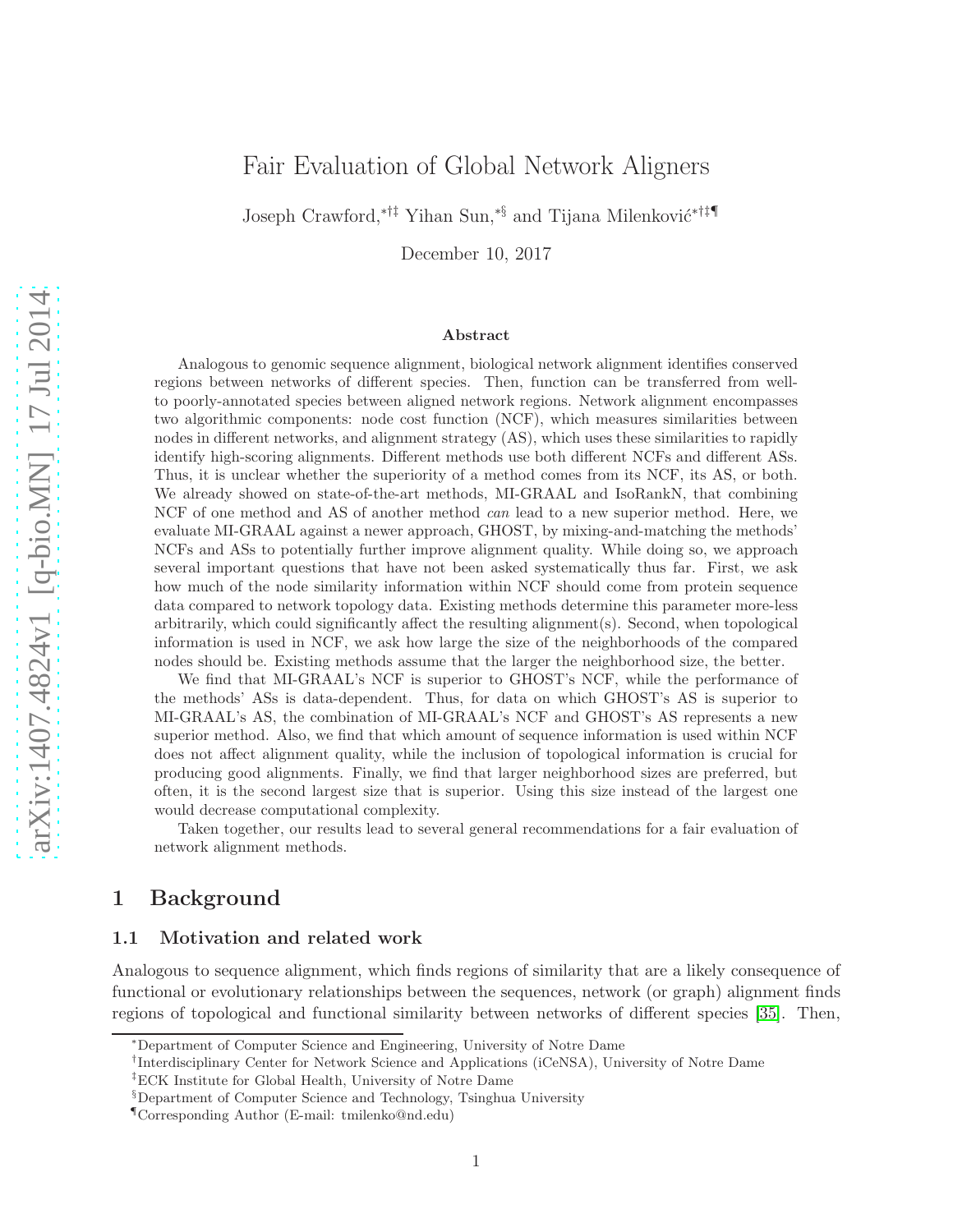functional (e.g., aging-related [\[28,](#page-18-1) [9,](#page-16-0) [10\]](#page-16-1)) knowledge can be transferred between species across conserved (aligned) network regions. Thus, just as sequence alignment, network alignment can be used for establishing from biological network data orthologous relationships between different proteins or phylogenetic relationships between different species [\[18,](#page-17-0) [26,](#page-17-1) [19\]](#page-17-2). Also, it can be used to semantically match entities in different ontologies [\[20\]](#page-17-3).

Network alignment can be performed locally and globally. Local network alignment (LNA) aims to optimize similarity between local regions of different networks [\[15,](#page-17-4) [36,](#page-18-2) [11,](#page-17-5) [17,](#page-17-6) [2,](#page-16-2) [21,](#page-17-7) [3,](#page-16-3) [29,](#page-18-3) [5\]](#page-16-4). As such, LNA often leads to many-to-many node mapping between different networks. However, LNA is generally unable to find large conserved subgraphs. Thus, methods for global network alignment (GNA) have been proposed, which aim to optimize global similarity between different networks and can thus find large conserved subgraphs [\[38,](#page-18-4) [12,](#page-17-8) [37,](#page-18-5) [42,](#page-18-6) [22,](#page-17-9) [18,](#page-17-0) [26,](#page-17-1) [19,](#page-17-2) [32,](#page-18-7) [31,](#page-18-8) [30,](#page-18-9) [13,](#page-17-10) [16,](#page-17-11) [8,](#page-16-5) [22,](#page-17-9) [28,](#page-18-1) [9,](#page-16-0) [34,](#page-18-10) [6\]](#page-16-6). Unlike LNA, GNA typically results in one-to-one node mapping between different networks. In this study, we focus on GNA due to its recent popularity, but all concepts and ideas can be applied to LNA as well.

More formally, we define GNA as a one-to-one mapping between nodes of two networks that aligns the networks well with respect to a desired topological or functional criterion. GNA is a computationally hard problem to solve due to the underlying subgraph isomorphism problem [\[41\]](#page-18-11). This is an NP-complete problem that asks whether a network exists as an exact subgraph of a larger network. GNA is a more general problem which aims to fit well two networks when one network is not necessarily an exact subgraph of another network. Since GNA is computationally hard, heuristic methods need to be sought. Existing GNA heuristic algorithms typically achieve an alignment via two algorithmic components: node cost function (NCF) and alignment strategy (AS). NCF captures pairwise costs (or equivalently, similarities) of aligning nodes in different networks, and AS uses these costs to identify a good-quality alignment out of all possible alignments with respect to some topological or biological alignment quality measure.

Different existing GNA methods generally use both different NCF and AS, so it is unclear whether the superiority of a method comes from its NCF, AS, or both. For this reason, in our recent study [\[28,](#page-18-1) [9\]](#page-16-0), we combined NCFs and ASs of MI-GRAAL [\[19\]](#page-17-2) and IsoRankN [\[22\]](#page-17-9), two state-of-the-art methods at the time, as a proof of concept that it is important to fairly evaluate the contribution of each component to alignment quality. In the process, we showed that NCF of MI-GRAAL is superior to that of IsoRankN, and importantly, we proposed the combination of MI-GRAAL's NCF and IsoRankN's AS as a new superior method for multiple GNA, i.e., for GNA of more than two networks at a time [\[28,](#page-18-1) [9\]](#page-16-0).

In the meanwhile, a new state-of-the-art method has appeared, called GHOST [\[32\]](#page-18-7) (along with some other methods [\[6\]](#page-16-6)). Thus, in this study, we fairly evaluate MI-GRAAL against GHOST by mixing and matching their NCF and AS. At the same time, we ask several additional important questions regarding the choice of appropriate GNA parameters, which have surprisingly been neglected thus far.

### 1.2 Our approach and contributions

MI-GRAAL [\[19\]](#page-17-2) and GHOST [\[32\]](#page-18-7) are two state-of-the-art global network aligners that injectively map nodes between two networks in a way that preserves topologically or functionally conserved network regions. The two methods are conceptually similar, in the sense that their NCFs assume two nodes from different networks to be similar if their topological neighborhoods are similar. However, the mathematical and implementation details of the two NCFs are different. The same holds for the two methods' ASs. To evaluate the contribution to the alignment quality of each of the two NCFs and two ASs, we mix and match these, resulting in a total of four different combinations. We then use each combination to produce alignments for synthetic networks with known ground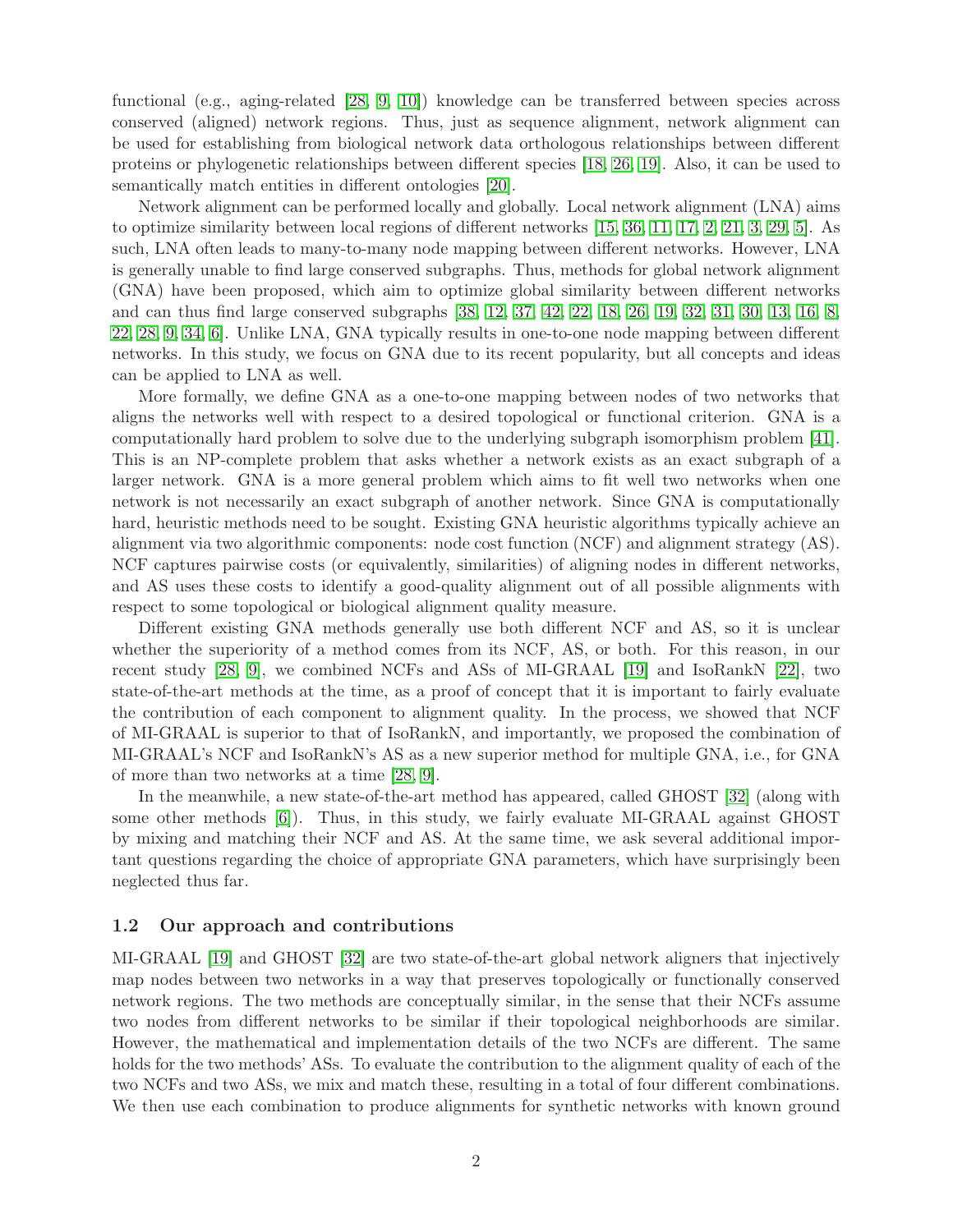truth node mapping as well as for real-world networks without known ground truth node mapping, and we evaluate the quality of each alignment with respect to five topological and two biological alignment quality measures.

In general, we find that MI-GRAAL's NCF is superior to GHOST's NSF, while the superiority of the methods' ASs is data-dependent. Hence, for those network data on which GHOST's AS is superior to MI-GRAAL's AS, we propose the combination of MI-GRAAL's NCF and GHOST's AS as a new superior network aligner.

While fairly evaluating MI-GRAAL's and GHOST's NCFs and ASs, we approach two additional important research questions that, to our knowledge, have not been asked systematically in the context of network alignment thus far: 1) how much of the node similarity information within the NCF should come from protein sequence data compared to network topology data, and 2) how large the size of the neighborhoods of the compared nodes from different networks should be when generating topological similarity information within the NCF. Current GNA methods generally use a seemingly arbitrary amount of sequence information in their NCF, and also, they assume that the larger the size of a node's neighborhood, the better the alignment quality. Thus, in this study, we evaluate whether these "state-of-the-art" choices are actually appropriate.

In general, we find that which amount of sequence information is used within NCF does not drastically affect neither topological or biological alignment quality, while the effect of topological information is drastic. Namely, using no topological information within NCF results in poor topological and sometimes even biological alignment quality. Hence, topology takes precedence over sequence when it comes to improving alignment quality. Also, we find that using larger network neighborhood sizes within NCF in most cases leads to better alignment quality than using smaller neighborhood sizes. However, it is not always the case that the largest neighborhood size is the best; in many cases, the second largest size is the best. Therefore, using this size instead of the largest one would drastically decrease computational complexity of the given method without decreasing its accuracy.

# <span id="page-2-0"></span>2 Methods

## 2.1 Data sets

We use two popular benchmark sets of networks in this study: 1) synthetic networks with known ground truth node mapping and 2) real-world protein-protein interaction (PPI) networks without known ground truth node mapping [\[19,](#page-17-2) [32,](#page-18-7) [34,](#page-18-10) [28,](#page-18-1) [9\]](#page-16-0).

The synthetic network data with known node mapping consists of a high-confidence yeast PPI network, which has 1,004 proteins and 8,323 PPIs [\[7,](#page-16-7) [18,](#page-17-0) [26,](#page-17-1) [19,](#page-17-2) [32,](#page-18-7) [34\]](#page-18-10), and five additional networks that add noise to the yeast network. Noise is the addition to the yeast network of low-confidence edges from the same data set  $[7]$ , and each of the five additional noisy networks adds  $x\%$  noise to the original network, where x varies from  $5\%$  to  $25\%$  in increments of  $5\%$ . In this network set, we align the original yeast network to each of the synthetic networks with  $x\%$  noise, resulting in the total of five network pairs to be aligned.

The real-world PPI network data without known node mapping consists of PPI networks of the following four species: *S. cerevisiae* (yeast/Y), *D. melanogaster* (fly/F), *C. elegans* (worm/W), and *H. sapiens* (human/H). The yeast, fly, worm, and human networks have 3,321 proteins and 8,021 PPIs, 7,111 proteins and 23,376 PPIs, 2,582 proteins and 4,322 PPIs, and 6,167 proteins and 15,940 PPIs, respectively [\[4\]](#page-16-8). In this network set, we align PPI networks for each pair of species, resulting in the total of six network pairs to be aligned.

We note that the synthetic network data is not truly synthetic, as both the original yeast network and the noise in terms of the lower-confidence PPIs come from an actual experimental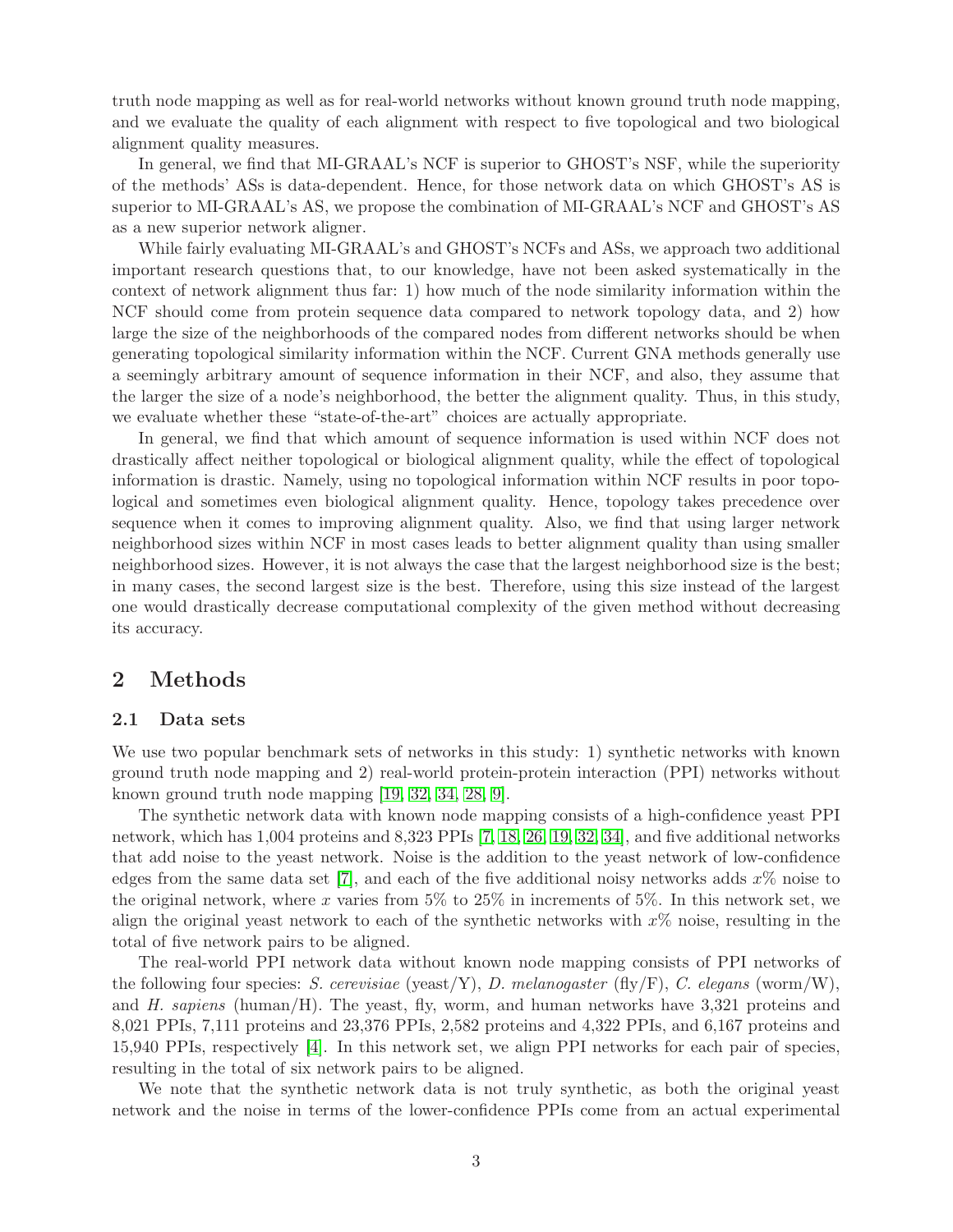study [\[7\]](#page-16-7). We refer to this network set as synthetic simply because we know the known ground truth node mapping, unlike for the real-world PPI network set. Also, we note that the synthetic network data encompasses "co-complex" PPIs obtained by affinity purification followed by massspectrometry (AP/MS), among other PPI types, while the real-world PPI network data consists of "binary" yeast two-hybrid (Y2H) PPIs. Another difference between the two network sets is for the synthetic data the smaller (original yeast) network is an exact subgraph of the larger (noisy) network, whereas this is not the case for networks of different species in the real-world data.

For evaluating the amount of sequence that should be used within NCF when generating an alignment, we use protein sequence similarity data. This data comes from BLAST bit-values from the NCBI database [\[1\]](#page-16-9).

When evaluating the biological alignment quality with respect to functional enrichment of the aligned nodes, we use Gene Ontology (GO) annotation data from our recent study [\[28,](#page-18-1) [9\]](#page-16-0), to allow for fair and consistent method evaluation.

## 2.2 Existing network aligners and their NCFs and ASs

MI-GRAAL's NCF. MI-GRAAL improves upon its predecessors, GRAAL [\[18\]](#page-17-0) and H-GRAAL [\[26\]](#page-17-1), by using the same NCF (see below) but by combining GRAAL's and H-GRAAL's ASs into a new superior AS (see below).

MI-GRAAL's NCF relies on the concept of small induced subgraphs called graphlets (Fig. [1\)](#page-4-0) [\[27,](#page-18-12) [23,](#page-17-12) [24,](#page-17-13) [25,](#page-17-14) [39,](#page-18-13) [14\]](#page-17-15). All 2-5-node graphlets are considered. Because of the small-world nature of real-world networks, using larger graphlets would unnecessarily increase the computational complexity needed the count the graphlets [\[18,](#page-17-0) [26\]](#page-17-1). Based on the graphlets, the *node graphlet degree vector* (node-GDV) is computed for each node in each network, which counts how many times the given node touches each of the 2-5-node graphlets, i.e., each of their 73 node symmetry groups (or *automorphism orbits*; Fig. [1\)](#page-4-0). As such, node-GDV captures up to a 4-deep network neighborhood of the node of interest. By comparing node-GDVs of two nodes to compute their *node-GDV-similarity*, and by doing so between each pair of nodes in different networks, one is able to capture pairwise topological node similarities between the different networks. MI-GRAAL also allows for integration of other node similarity measures into its NCF, such as protein sequence similarity.

MI-GRAAL's AS. GRAAL's AS utilizes a seed-and-extend approach to greedily maximize the total NCF over all aligned nodes. H-GRAAL, on the other hand, finds optimal alignments with respect to the total NCF by using the Hungarian algorithm to solve the linear assignment problem. MI-GRAAL's AS combines GRAAL's greedy seed-and-extend approach with H-GRAAL's optimal AS into a superior AS. For details on MI-GRAAL's AS, see the original publication [\[19\]](#page-17-2).

**GHOST's NCF.** GHOST's NCF takes into account a node's k-hop neighborhood  $(k = 4)$ , which is the induced subgraph on all nodes whose shortest path distance from the node in question is less than or equal to  $k$  (Fig. [2\)](#page-5-0). Intuitively, GHOST's NCF computes topological distance (or equivalently similarity) between two nodes from different networks by comparing the nodes' "spectral signatures", where the spectral signature of a node is based on subgraph counts in the node's the k-hop neighborhood [\[32\]](#page-18-7). For more details on GHOST's NCF, see the original publication [\[32\]](#page-18-7). In our study, we consider  $k = 1, 2, 3, 4$ , which allows for a fair comparison of GHOST's NCF to MI-GRAAL's NCF when varying the size of network neighborhood that is considered within the NCFs (Section [2.3\)](#page-4-1).

GHOST's AS. Unlike MI-GRAAL's AS that solves linear assignment problem, GHOST's AS solves the quadratic assignment problem (Fig. [3](#page-6-0) illustrates this). For further details on GHOST's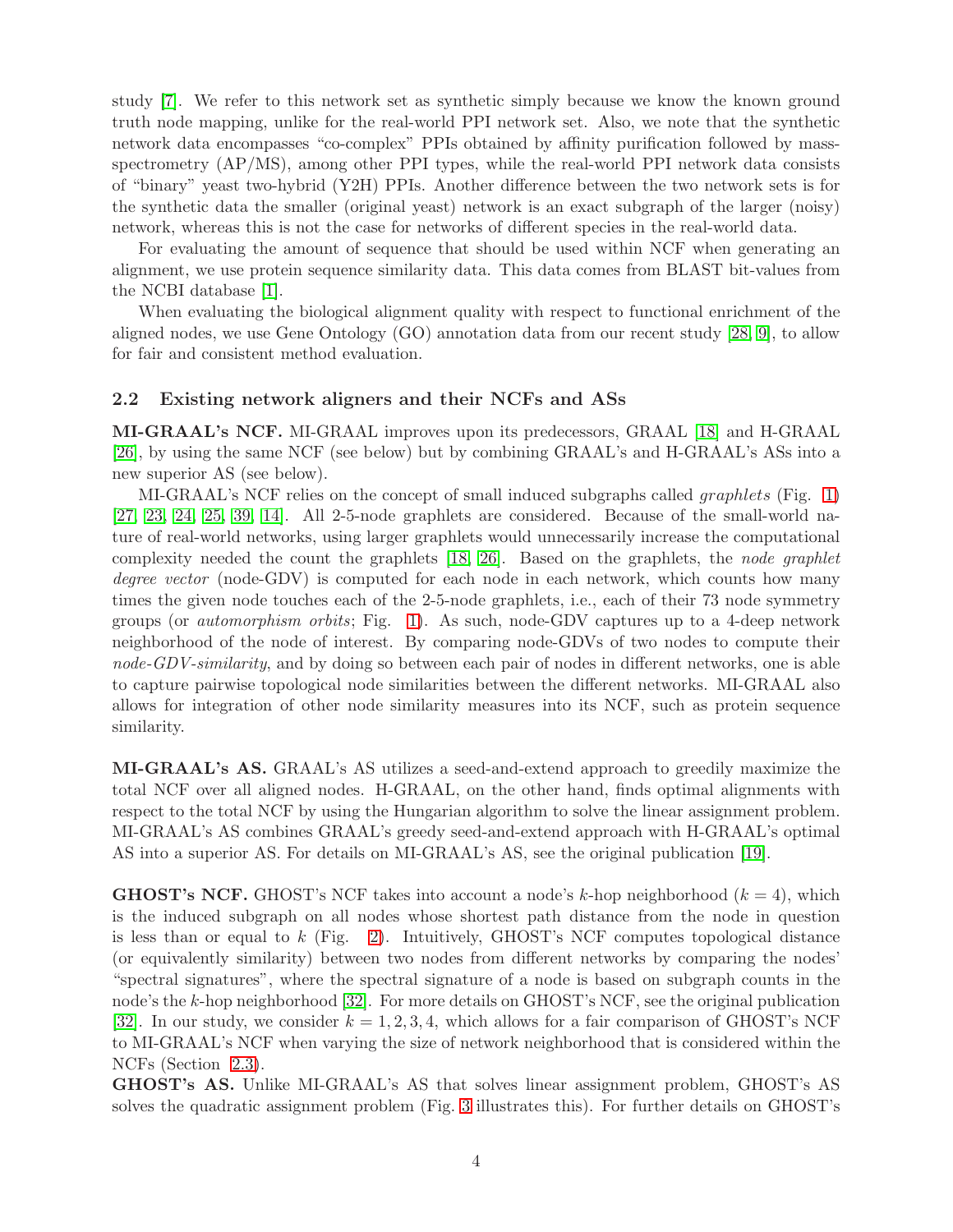

<span id="page-4-0"></span>Figure 1: Illustration of MI-GRAAL's NCF, which uses the thirty 2-, 3-, 4-, and 5-node graphlets  $G_0, G_1, ..., G_{29}$  and their "node symmetry groups", also called automorphism orbits, numbered 0, 1, 2, ..., 72. In a graphlet  $G_i$ ,  $i \in \{0, 1, ..., 29\}$ , nodes belonging to the same orbit are of the same shade. For details, see the original publication [\[33\]](#page-18-14).

AS, refer to the original publication [\[32\]](#page-18-7).

## <span id="page-4-1"></span>2.3 Aligners resulting from combining existing NCFs and ASs, and their parameters

Mixing and matching different NCFs and ASs. To fairly evaluate the two algorithmic components of MI-GRAAL and GHOST, we aim to first compare the two NCFs under the same AS, for each of the two ASs. We then aim to compare the two ASs under the same NCF, for each of the two NCFs. This results in a total of four aligners, i.e., different combinations of the two methods' NCFs and ASs. However, GHOST does not allow the user to import their own (e.g., MI-GRAAL's) NCF into its AS, so we are unable to study the combination of MI-GRAAL's NCF and GHOST's AS. Thus, in total, we consider three different aligners (Table [1\)](#page-4-2).

|       | Aligner   Node Cost Function | Alignment Strategy |
|-------|------------------------------|--------------------|
| $M-M$ | MI-GRAAL                     | MI-GRAAL           |
| $G-M$ | <b>GHOST</b>                 | MI-GRAAL           |
| $G-G$ | <b>GHOST</b>                 | <b>GHOST</b>       |

<span id="page-4-2"></span>Table 1: The three aligners considered in this study. The first letter in the aligner represents NCF of the aligner, while the second letter represents AS of the aligner.

Varying the amount of sequence versus topological information within NCF. An additional goal of this paper is to determine the most appropriate amount of sequence information versus topological information to be included into NCF. Thus, for each aligner, we generate NCFs with varying amounts of sequence and topology information, as  $\alpha T + (1 - \alpha)S$ , where T represents topological similarity score (e.g. node-GDV-similarity) and S represents sequence similarity score. We vary  $\alpha$  from 0 to 1 in increments of 0.1.

Varying the size of network neighborhood within NCF. Further, we aim to determine the most appropriate neighborhood size that should be used within NCF when producing an alignment.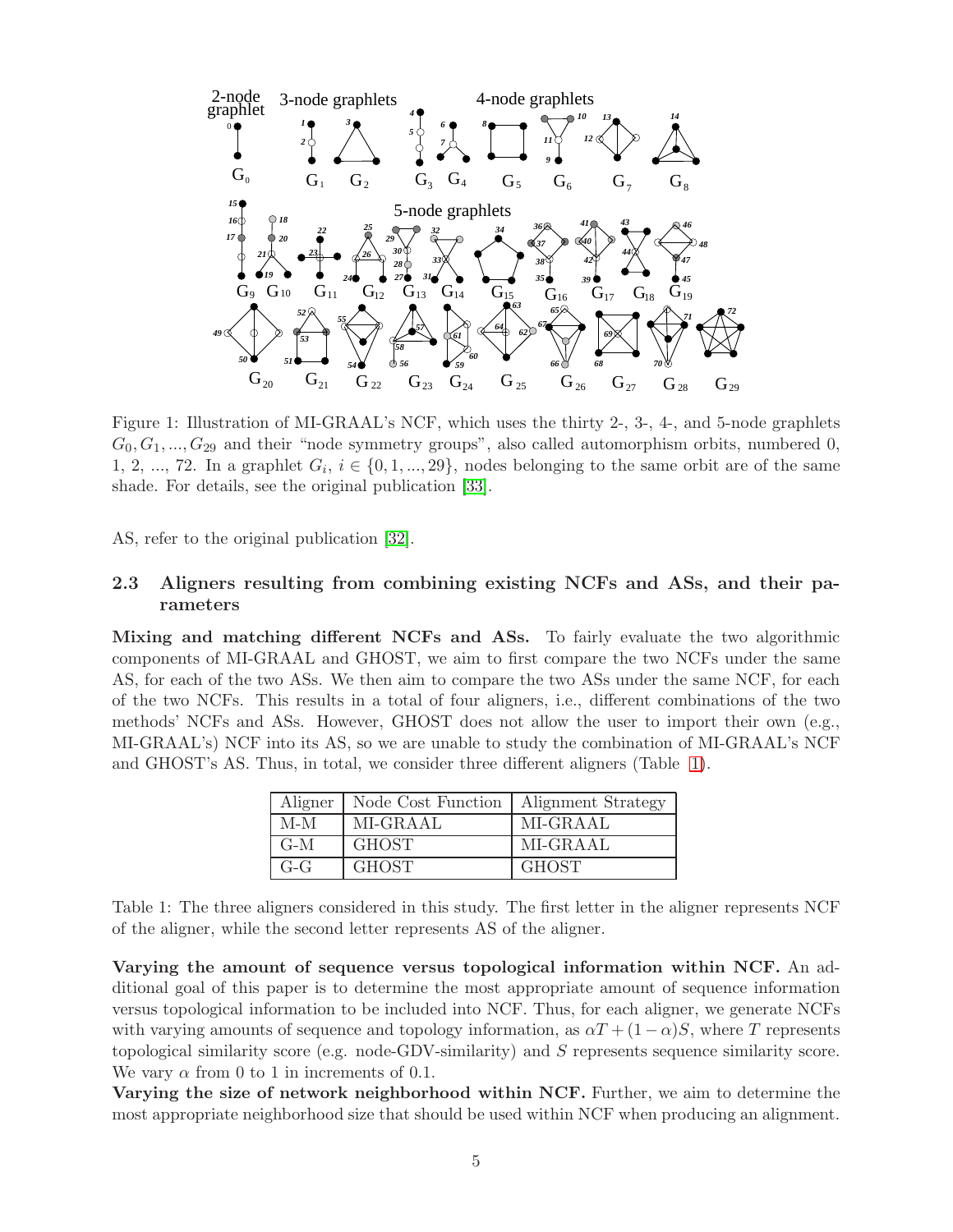

<span id="page-5-0"></span>Figure 2: Illustration of GHOST's NCF, which compares two nodes in different networks with respect to similarity of each of their k-hop neighborhoods,  $k = 1, 2, 3, 4$ . All blue edges and blue nodes are within the given k-hop neighborhood of the red node.

Thus, for each aligner (and for each value of  $\alpha$ ), we also consider four different neighborhood sizes, as described in Table [2.](#page-5-1) We note that although we have tried to classify under the same neighborhood size label (e.g. T1 in Table [2\)](#page-5-1) graphlet sizes considered within MI-GRAAL's NCF and  $k$ -hop values considered within GHOST's NCF, we note that it is not necessarily the case that the neighborhood of a node that is covered by graphlets of a given size and the neighborhood of the same node that is covered by the corresponding k-hop value match exactly. That is, for example, 2-3-node graphlets and 2-hop neighborhood (both corresponding to T2 in Table [2\)](#page-5-1) do not necessarily cover exactly the same amount of network topology. Yet, we have aimed to provide as accurate as possible classification in Table [2,](#page-5-1) in order to allow for as fair as possible comparison of the two methods' NCFs under varying sizes of network neighborhoods.

| Neighborhood size | Graphlet size            | $k$ -hop neighborhood |
|-------------------|--------------------------|-----------------------|
|                   | (used by MI-GRAAL's NCF) | (used by GHOST's NCF) |
| T1                | 2-node graphlets         | 1-hop neighborhood    |
| T2                | 2-3-node graphlets       | 2-hop neighborhood    |
| T <sub>3</sub>    | 2-4-node graphlets       | 3-hop neighborhood    |
| T <sub>4</sub>    | 2-5-node graphlets       | 4-hop neighborhood    |

<span id="page-5-1"></span>Table 2: The four neighborhood sizes that we vary within each aligner.

Implementation details. Types of scores that MI-GRAAL and GHOST take in as input are different: MI-GRAAL looks at node similarities (the higher the score, the more similar the nodes), while GHOST looks at node distances (the lower the score, the more similar the nodes). We carefully take this into account to allow for fair method comparison. For example, to ensure that neither NCF has an advantage due to the format of the scores, we normalize all scores. That is, node similarity scores used in MI-GRAAL can exceed the value 1, while no scores generated by GHOST are greater than one. To make the two sets of scores comparable, we scale MI-GRAAL's node similarity scores to the [0-1] range by dividing each of the scores by the maximum similarity score.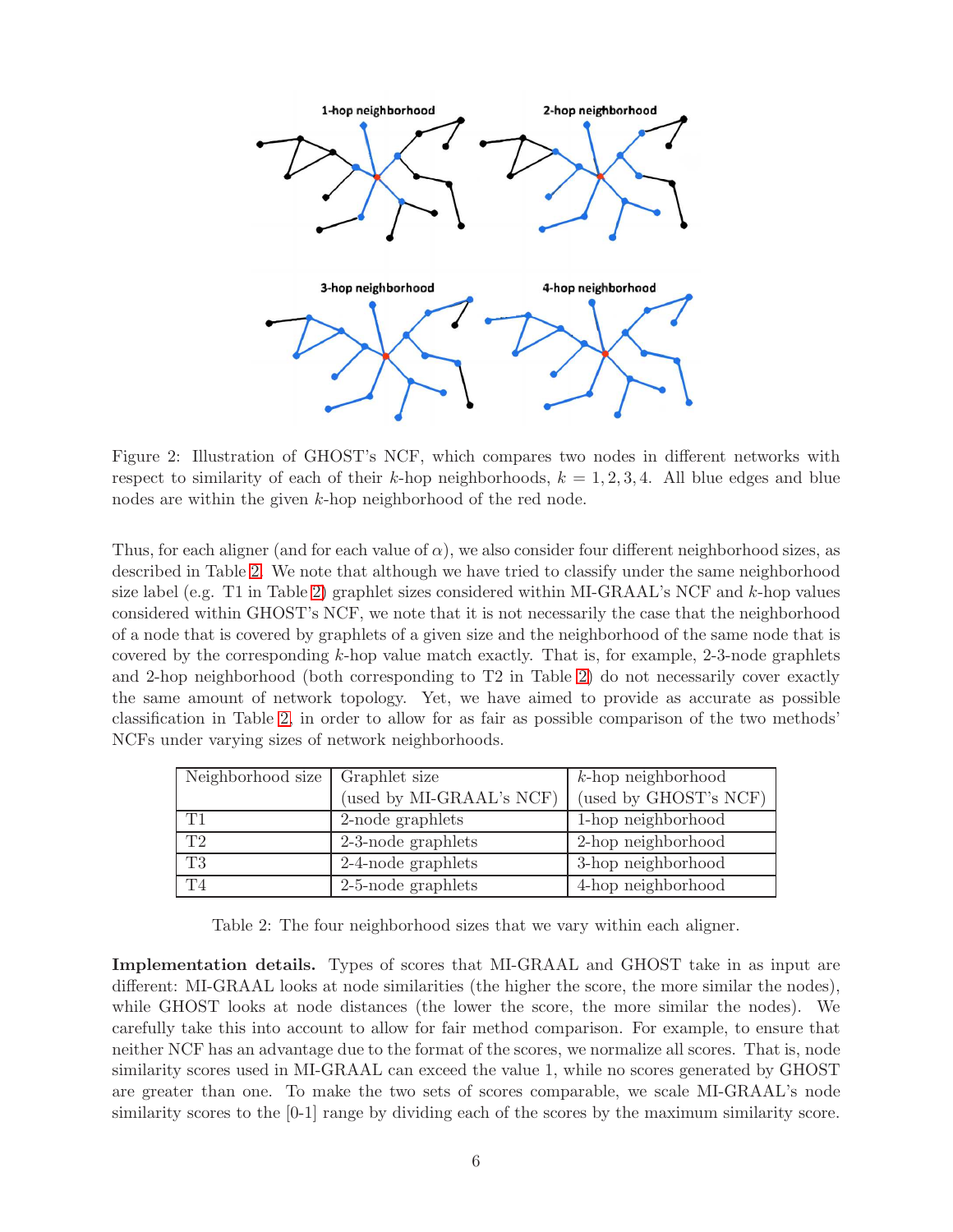

<span id="page-6-0"></span>Figure 3: Intuitive comparison of MI-GRAAL's and GHOST's ASs. Let us assume that we are aligning two graphs  $G_1(V_1, E_1)$  and  $G_2(V_2, E_2)$ . Let  $p_1, p_3 \in V_1$ , let  $p_2, p_4 \in V_2$ , and let the NCF distance (er equivalently, similarity) between the node pairs be  $d_1, d_2, d_3, d_4$ , as illustrated. MI-GRAAL's alignment strategy only considers the values  $d_1$  and  $d_2$  when creating an alignment, while GHOST's AS considers the values  $d_1, d_2, d_3$ , and  $d_4$  when doing so.

Then, when we give MI-GRAAL's NCF as input into GHOST's AS, because GHOST deals with distances rather than similarities, we take one minus MI-GRAAL's normalized NCF and then plug in the resulting node scores into GHOST's AS. We do the analogous procedure to convert GHOST's node distance scores into similarity scores when plugging GHOST's NCF into MI-GRAAL's AS, which deals with similarities rather than distances.

Further, MI-GRAAL's NCF returns all pairwise node similarity scores between two networks. However, GHOST's NCF returns only a subset of the lowest of all pairwise node distance scores, depending on the network size. To complete the GHOST's pairwise node score matrix and thus allow for its to be given as input into MI-GRAAL's AS, we assign a score equal to the highest distance score returned by GHOST to all node pairs for which GHOST did not return a distance score.

Finally, current implementation of MI-GRAAL's AS does not function properly when a large pairwise node similarity matrix is plugged into it. Thus, MI-GRAAL's AS has had difficulty aligning two largest networks from our study, those of fly and human. As a solution, we create a matrix that contains only the top 21 million node similarity scores of the original entire node similarity matrix, this being the maximum that our computational resources would process. With this adjustment, we are successfully able to generate all fly-human alignments.

## <span id="page-6-1"></span>2.4 Network alignment quality measures

We use well established network alignment quality measures [\[28,](#page-18-1) [9,](#page-16-0) [34\]](#page-18-10). Let  $G_1(V_1, E_1)$  and  $G_2(V_2, E_2)$  be two graphs such that  $|V_1| \leq |V_2|$ . An alignment of  $G_1$  to  $G_2$  is a total injective function  $f: V_1 \to V_2$ ; every element of  $V_1$  is matched uniquely with an element of  $V_2$ . Let us denote by  $E'_2$  the set of edges from  $G_2$  that exist between nodes in  $G_2$  that are aligned by f to nodes in  $G_1$ .

Topological evaluation. We use five measures of topological alignment quality:

1. *Node correctness (NC):* If  $h: V_1 \to V_2$  is the correct ground truth node mapping between  $G_1$ and  $G_2$  (when such mapping is known), then NC of alignment f is:  $NC = \frac{|\{u \in V_1 : h(u) = f(u)\}|}{|V_1|} \times$ 100% [\[18\]](#page-17-0). This measure can be computed only for alignments of the synthetic network set with known ground truth node mapping (Section [2.1\)](#page-2-0). All remaining measures (listed below) can be computed for the real network set with unknown node mapping as well.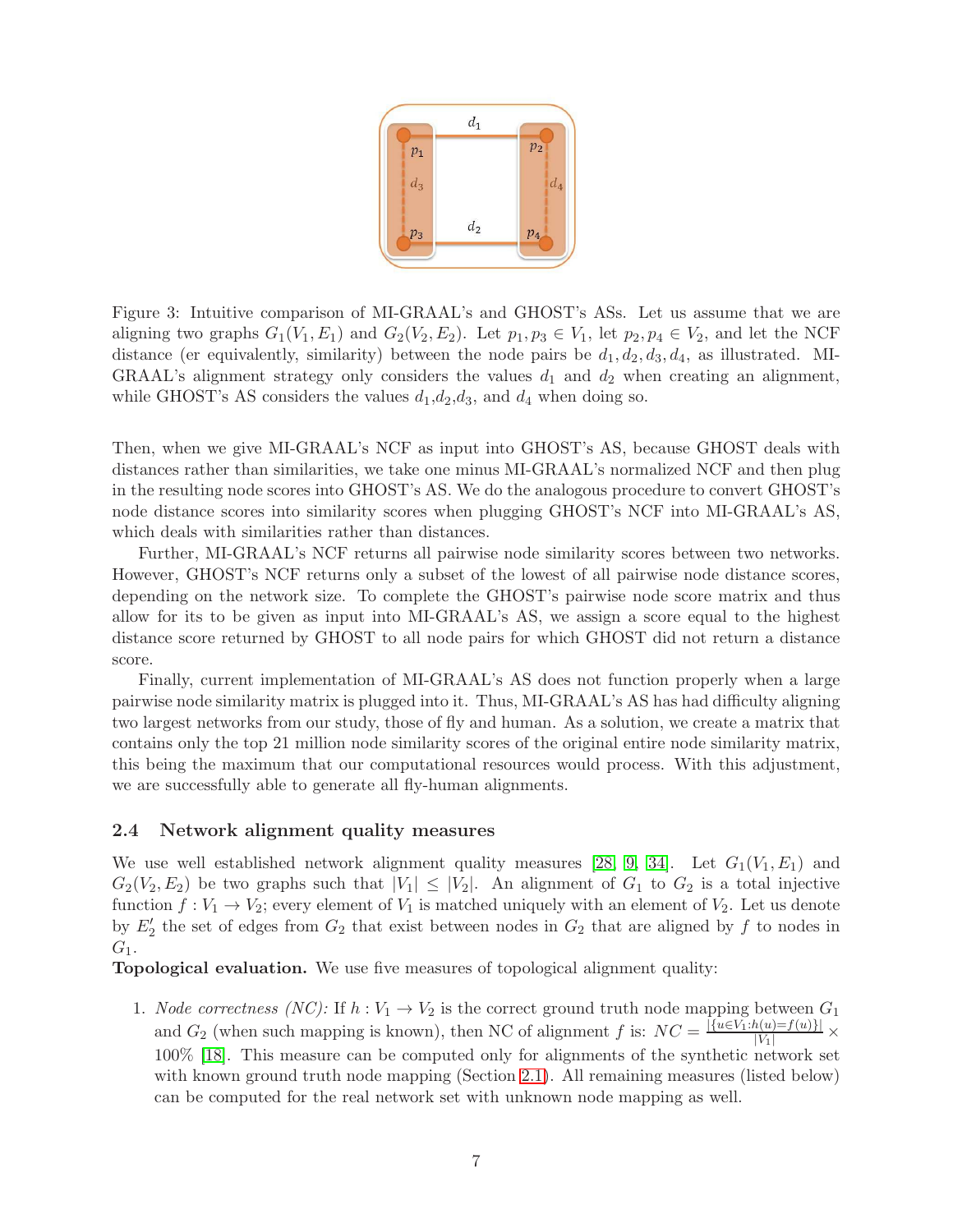- 2. *Edge correctness (EC):* EC is the percentage of edges from  $G_1$ , the smaller network (in terms of the number of nodes), which are aligned to edges from  $G_2$ , the larger network [\[18\]](#page-17-0). Formally,  $EC = \frac{|E_1 \cap E_2'|}{|E_1|} \times 100\%,$  where the numerator is the number of "conserved" edges, i.e., edges that are aligned under the given node mapping. The larger the EC score, the better the alignment.
- 3. *Induced conserved structure (ICS)*:  $ICS = \frac{|E_1 \cap E_2'|}{|E_1'|}$  $\frac{d\left(\frac{1}{1-\epsilon}\right)}{|E_2'|} \times 100\%$ . EC might fail to differentiate between alignments that one might intuitively consider to be of different topological quality [\[32\]](#page-18-7), since it is defined with respect to edges in  $E_1$ . For example, aligning a k-node cycle in  $G_1$  to a k-node cycle in  $G_2$  would result in the same EC as aligning a k-node cycle in  $G_1$  to a k-node clique (complete graph) in  $G_2$ . Clearly, the former is intuitively a better alignment than the latter, since no edges that exist between the k nodes in  $G_2$  are left unaligned in the first case, whereas many edges are left unaligned in the second case. Since ICS is defined with respect to edges in  $E'_2$ , it would have the maximum value of 100% when aligning a k-node cycle to a  $k$ -node cycle, and it would have a lower value when aligning a  $k$ -node cycle to a k-node clique [\[34\]](#page-18-10). The larger the ICS, the better.
- 4. *Symmetric substructure score*  $(S^3)$ : EC penalizes the alignment for having misaligned edges in the smaller network. ICS penalizes the alignment for having misaligned edges in the larger network.  $S<sup>3</sup>$  on the other hand, aims to improve upon EC and ICS by penalizing for misaligned edges in both the smaller and larger network. S<sup>3</sup> =  $\frac{|E_1 \cap E'_2|}{|E_1| + |E_1| - |E_2|}$  $\frac{|E_1||E_2|}{|E_1|+|E_2'|-|E_1 \cap E_2'|} \times 100\%$ . For details, see the original publication [\[34\]](#page-18-10).
- 5. The size of the *largest connected common subgraph (LCCS)* [\[18\]](#page-17-0), which we use for the following reason. Of two alignments with similar EC, ICS, or S<sup>3</sup> scores, one could expose large, contiguous, and topologically complex regions of network similarity, while the other could fail to do so. Thus, in addition to counting aligned edges or nodes that participate in the aligned edges, it is important that the aligned edges cluster together to form large connected subgraphs rather than being isolated. Hence, we define a connected common subgraph (CCS) as a connected subgraph (not necessarily induced) that appears in both networks [\[26\]](#page-17-1). We measure the size of the largest CCS (LCCS) in terms of the number of nodes as well as edges. Namely, we compute the LCCS score as in our recent work  $[34]$ . First, we count N, the percentage of nodes from  $G_1$  that are in the LCCS. Then, we count  $E$ , the percentage of edges that are in the LCCS out of all edges that could have been aligned between the nodes in the LCCS. That is,  $E$  is the minimum of the number of edges in the subgraph of  $G_1$  that is induced on the nodes from the LCCS, and the number of edges in the subgraph of  $G_2$  that is induced on the nodes from the LCCS [\[34\]](#page-18-10). Finally, we comput e their geometric mean as  $\sqrt(N \times E)$ , in order to penalize alignments that have small N or small E. Large values of this final LCCS score are desirable.

Biological evaluation. Only alignments in which many aligned node pairs perform the same function should be used to transfer function from annotated parts of one network to unannotated parts of another network [\[34\]](#page-18-10). Hence, we measure Gene Ontology (GO) [\[40\]](#page-18-15) enrichment of aligned proteins pairs, i.e., the percentage of protein pairs in which the two proteins *share* at least one GO term, out of all aligned protein pairs in which both proteins are annotated with at least one GO term. We refer to this percentage as *GO correctness (GO)*. We do this with respect to complete GO annotation data, independent of GO evidence code. Also, since many GO annotations have been obtained via sequence comparison, and since some of the aligners use sequence information, we repeat the analysis considering only GO annotations with experimental evidence codes, in order to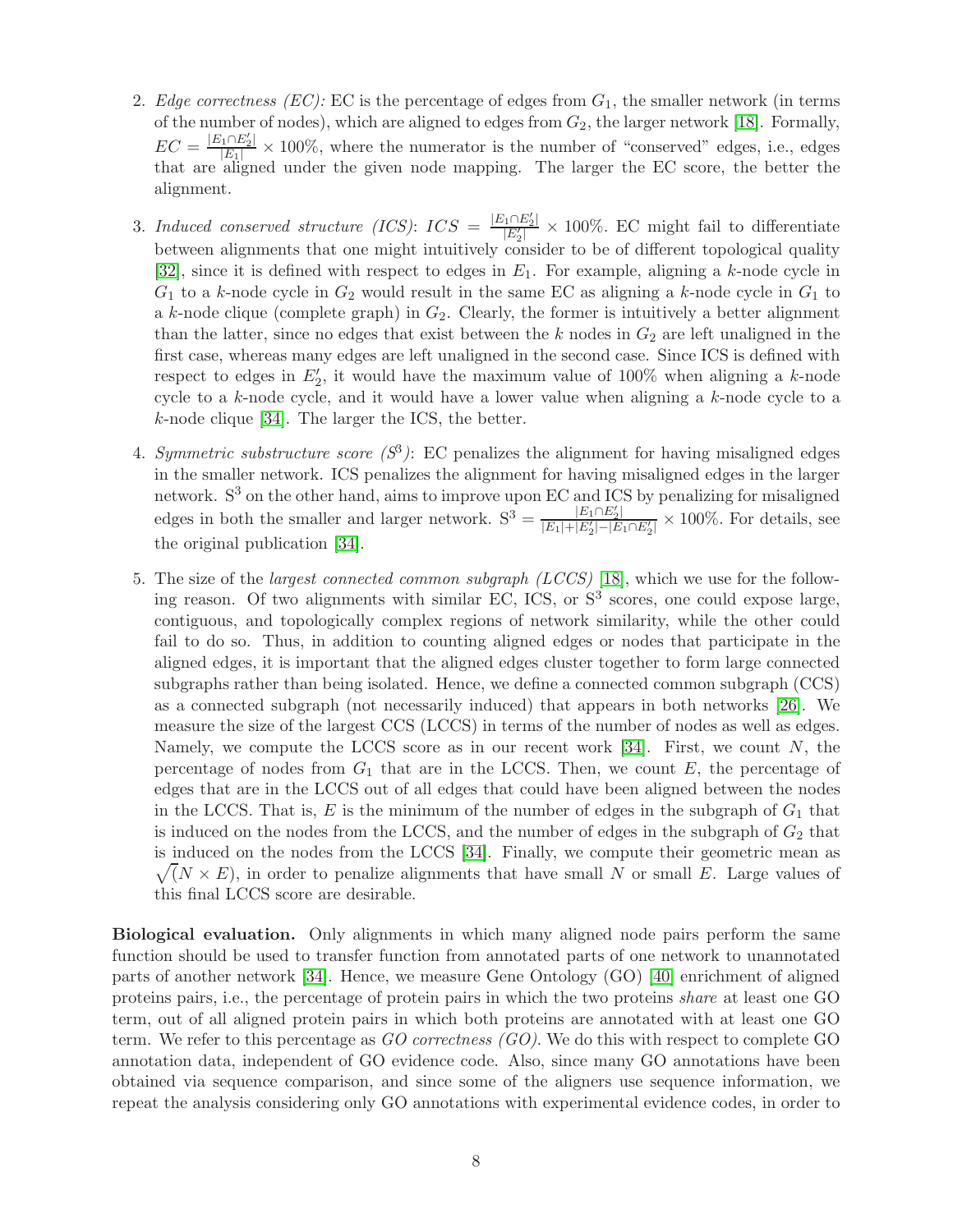avoid the circular argument. In this case, we refer to GO correctness as *experimental GO correctness (EXP)*. The higher the GO and EXP values, the better [\[34\]](#page-18-10).

# 3 Results and discussion

We aim to answer the following three main questions in the context of network alignment: 1) What is the best NCF and the best AS, and is there perhaps a combination of one existing method's NCF and another existing method's AS that is the superior aligner (Section [3.1\)](#page-8-0)? 2) How much sequence versus topological information to use within NCF (Section [3.2\)](#page-11-0)? 3) How large the size of network neighborhoods of compared nodes to consider within NCF (Section [3.3\)](#page-12-0)? In addition, we comment on relationships between different alignment quality measures (Section [3.4\)](#page-14-0). Finally, we conclude in Section [4.](#page-15-0)

# <span id="page-8-0"></span>3.1 What is the best NCF and the best AS?

By comparing M-M and G-M aligners, we can fairly compare the two NCFs under the same (MI-GRAAL's) AS. Also, by comparing G-M and G-G, we can fairly compare the two ASs under the same (GHOST's) NCF. See Section [2.3](#page-4-1) for details.

# 3.1.1 Synthetic networks with known node mapping

Overall, GHOST's NCF is slightly superior to that of MI-GRAAL (Fig. [4](#page-9-0) (a)-(b)). Also, GHOST's AS is superior to MI-GRAAL's AS (Fig. [4](#page-9-0) (a)-(b)). However, these findings are based on *all* alignments (with known node mapping) for all values of  $\alpha$ , all neighborhood sizes, and all measures of alignment quality combined (Section [2.3\)](#page-4-1), which might not be fair. Thus, in Fig.  $5$  (a)-(c), for each aligner, for each alignment quality measure, we show results for the *best* alignments over all values of  $\alpha$  and all neighborhood sizes, for three out of all five network pairs (for the remaining network pairs, see the Supplement). Now, the general trend (and especially with respect to NC as the most accurate ground truth measure of alignment quality) is that the best scores for M-M are either comparable or superior to those of G-M, indicating slight superiority of MI-GRAAL's NCF over GHOST's. Nonetheless, G-G still always outperforms G-M, indicating superiority of GHOST's AS over MI-GRAAL's AS.

It is possible to break down the above results and study how the ranking of the different NCFs and ASs changes with the change in the value of  $\alpha$ , which corresponds to the amount of topological similarity information used within NCF (see the Supplement). In general, MI-GRAAL's NCF is comparable to GHOST's NCF across all  $\alpha$  values, as M-M and G-M scores are similar. On the other hand, GHOST's AS shows superiority over MI-GRAAL's AS, as G-G consistently results in higher scores than G-M. We note that we show that the value of  $\alpha$  does not greatly affect alignment quality (Section [3.2\)](#page-11-0).

It is also possible to break down the above results even further and study how the ranking of the different NCFs and ASs changes with the change in the neighborhood size that is considered within NCF (see the Supplement). In general, for the smaller neighborhood sizes (T1 and T2), GHOST's NCF generally produces comparable or superior results to MI-GRAAL's NCF, as G-M scores are higher than M-M scores. However, for the larger neighborhood sizes (T3 and T4), MI-GRAAL's NCF is comparable or superior to GHOST's NCF. And because we show that the larger neighborhood sizes (T3 and T4) are overall superior (Section [3.3\)](#page-12-0), this means that overall MI-GRAAL's NCF is comparable to or superior to GHOST's NCF. On the other hand, in general, for all network sizes, GHOST's AS consistently outperforms MI-GRAAL's AS, as G-G scores is typically higher than G-M scores.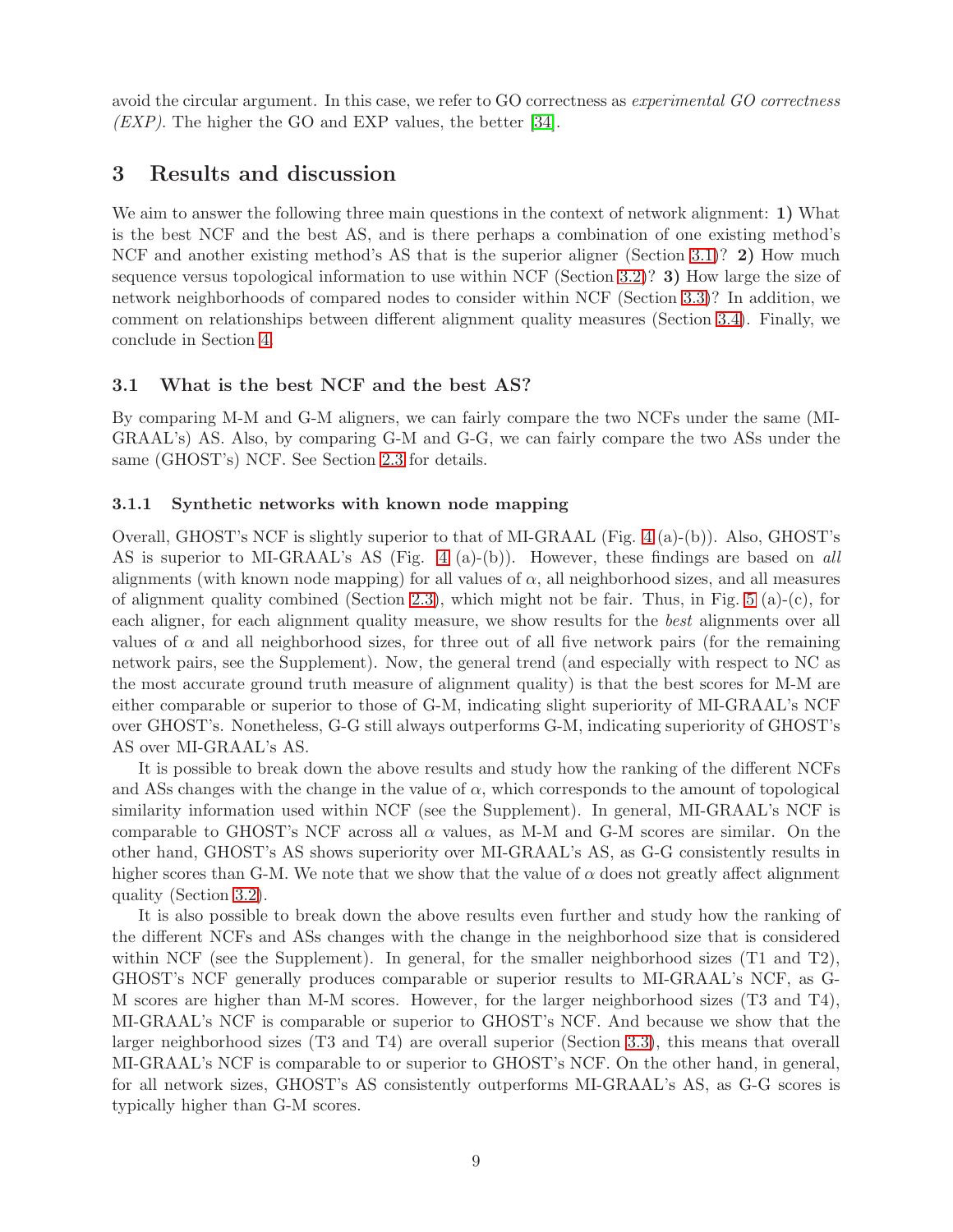#### 3.1.2 Real networks with unknown node mapping

Overall, unlike for the synthetic network data set with known node mapping, on the real network data set with unknown mapping, MI-GRAAL's NCF is now comparable or superior to that of GHOST (Fig. [4](#page-9-0) (c)-(d)). Further, MI-GRAAL's AS is now comparable or superior to GHOST's AS (Fig. [4](#page-9-0) (c)-(d)). We confirm these findings even when we limit from *all* alignments (Fig. [4](#page-9-0)  $(c)-(d)$  to the *best* alignments only (just as above) (Fig. [5](#page-10-0) (d)-(f)) (see the Supplement).

When zooming into the results further to observe the effect of the  $\alpha$  parameter, in general, for all values of  $\alpha$ , MI-GRAAL's NCF is comparable or superior to GHOST's NCF and MI-GRAAL's AS is comparable to GHOST AS across all values of  $\alpha$  (see the Supplement).

The same holds independent on the neighborhood size that is considered within NCF (see the Supplement).



<span id="page-9-0"></span>Figure 4: The ranking of the three aligners (M-M, G-M, and G-G) over *all* alignments for all values of  $\alpha$  and all neighborhood sizes, with respect to: (a) all topological scores of all alignments with known ground truth node mapping, (b) all biological scores of alignments with known node mapping, (c) all topological scores of alignments with unknown node mapping, and (d) all biological scores of alignments with unknown node mapping.

## 3.1.3 Summary

Which NCF or AS is the best *overall* is not easy to determine, as the results are data-dependent. But when we limit analyses of each aligner to the *best* alignments over all parameters, M-M is comparable or superior to G-M, indicating that MI-GRAAL's NCF is better than GHOST's NCF,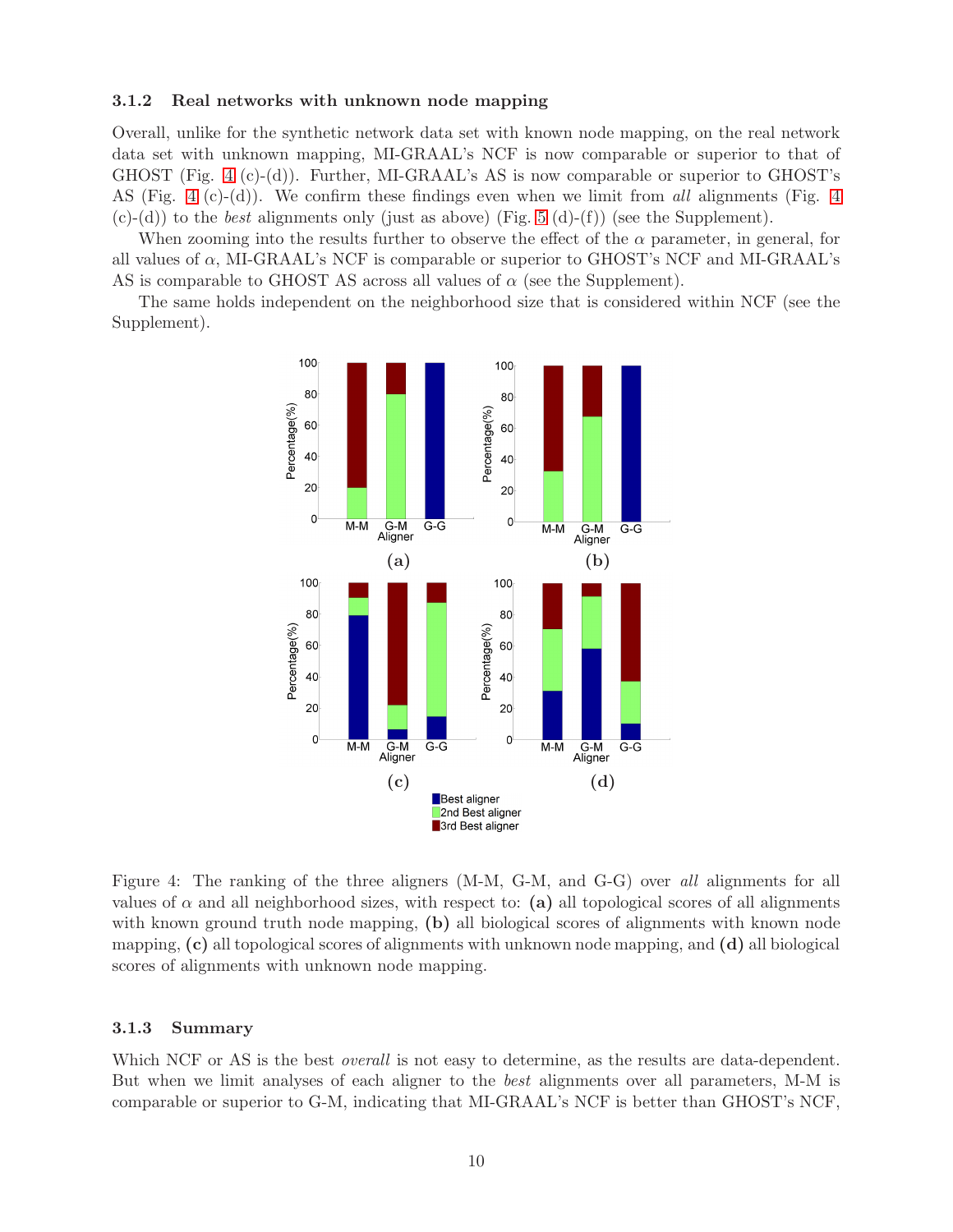

<span id="page-10-0"></span>Figure 5: Alignment quality results of the three aligners (M-M, G-M, and G-G) for *best* alignments over all values of  $\alpha$  and all neighborhood sizes, for (a)-(c) three network pairs with known node mapping (yeast-yeast 5%, yeast-yeast  $10\%$ , and yeast-yeast  $15\%$ , respectively) and (d)-(e) three network pairs with unknown mapping (human-yeast, human-worm, and worm-yeast, respectively). For equivalent results for the remaining network pairs, see the Supplement.

while the performance of G-M versus G-G, i.e., of MI-GRAAL's AS versus GHOST's AS, is still data-dependent.

Therefore, the graphlet-based measure of topological node similarity [\[27\]](#page-18-12) that MI-GRAAL uses (along with many other network aligners [\[18,](#page-17-0) [26,](#page-17-1) [28,](#page-18-1) [9\]](#page-16-0) or even network clustering methods [\[27,](#page-18-12) [24,](#page-17-13) [39\]](#page-18-13)) remains the state-of-the-art, even when compared to the spectral signature-based node similarity measure that GHOST uses (and especially compared to PageRank-based node similarity measure that aligners from the IsoRank family use, as we already showed in our recent study  $[28, 9]$  $[28, 9]$ ).

Our results indicate that the slight superiority of GHOST (i.e., G-G) over MI-GRAAL (i.e., M-M) that was claimed in the original GHOST publication [\[32\]](#page-18-7) seems to come from GHOST's AS and *not* its NCF, which is not surprising, since GHOST's AS solves quadratic assignment problem whereas MI-GRAAL's AS deals only with linear assignment problem. Further, our results indicate that the combination of MI-GRAAL's NCF and GHOST's AS (i.e., M-G) could be a new aligner that is superior to the existing MI-GRAAL (i.e., M-M) and GHOST (ie., G-G) aligners on at least some data sets. Unfortunately, explicitly testing this is not possible with the current implementation of GHOST, as per our conversation with the authors of GHOST, the current implementation is too complex to modify to allow for plugging MI-GRAAL's (or any other method's) NCF into GHOST's AS.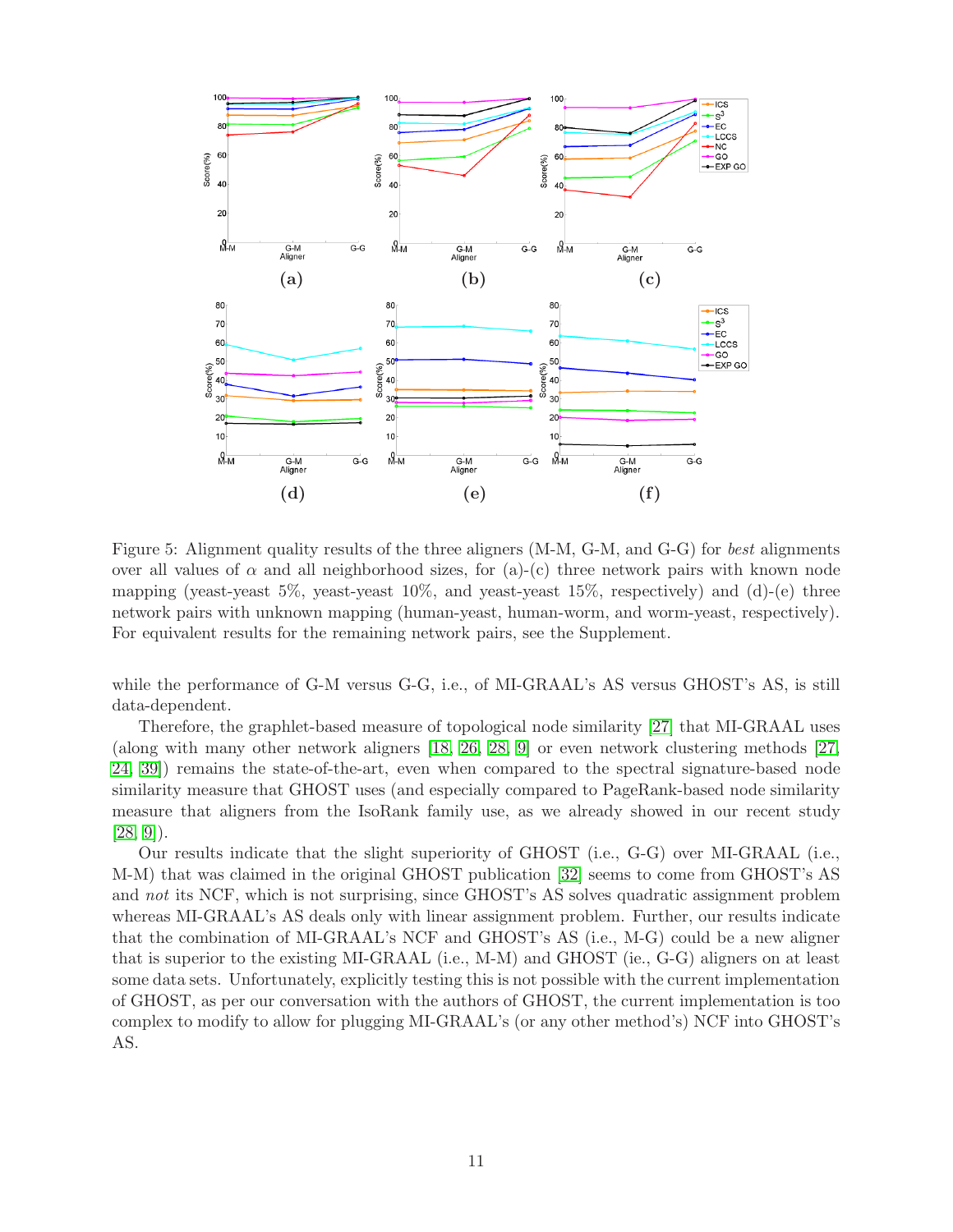

<span id="page-11-1"></span>Figure 6: The ranking of the 11 values of  $\alpha$  (from 0 to 1 in increments in 0.1) over *all* alignments for all aligners and all neighborhood sizes, with respect to: (a) all topological scores of alignments with known ground truth node mapping, (b) all biological scores of alignments with known node mapping, (c) all topological scores of alignments with unknown node mapping, and (d) all biological scores of alignments with unknown node mapping.

# <span id="page-11-0"></span>3.2 The amount of sequence versus topological information within NCF?

Recall that we vary the amount of topological node similarity information within NCF with the  $\alpha$  parameter (where  $\alpha$  of 0 means that no topology information is used, i.e., that only sequence information is used, whereas  $\alpha$  of 1 means that only topology information is used; Section [2.3\)](#page-4-1). Here, we study the effect of the  $\alpha$  parameter on alignment quality.

# 3.2.1 Synthetic networks with known node mapping

Overall, the value of  $\alpha$  does not affect alignment quality, as long as some amount of topological information is used. That is, only  $\alpha = 0.0$  results in completely inferior alignments, especially with respect to topological alignment quality, whereas all other values of alpha are more-less comparable (Fig. [6](#page-11-1) (a)-(b)). It is expected that the larger the value of  $\alpha$ , i.e., the more of topological information is used within NCF, the better the topological alignment quality. Again, this is exactly what we observe (Fig. [6](#page-11-1) (a)). It is also expected that that the smaller the value of  $\alpha$ , i.e., the more of sequence information is used within NCF, the better the biological alignment quality. Surprisingly,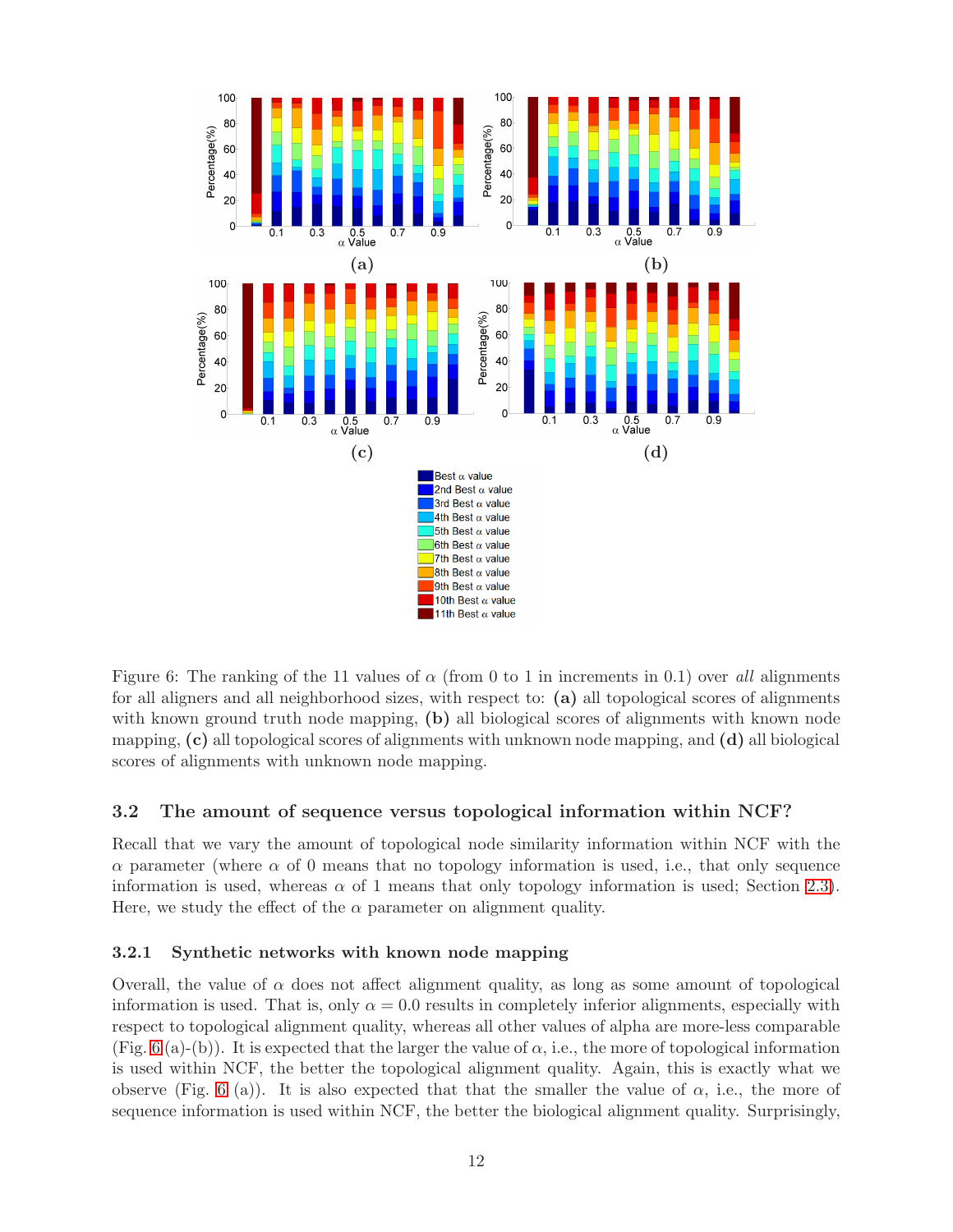this is not what we observe (Fig. [6](#page-11-1) (b)): larger values of  $\alpha$  (e.g., 0.7) result in more of high-quality alignments than  $\alpha = 0$ .

When zooming into the results further to observe the effect of the aligner, in general, we see the same trends as above independent of the aligner (see the Supplement). Namely, the results from Fig. [6](#page-11-1) (a)-(b) hold independent on which NCF or AS is used. Further, there is no difference in the results across the two NCFs (Fig. [7](#page-13-0) (a) and (b)). There is only a minor difference in the results across the two ASs, in the sense that the results are somewhat more stable across different  $\alpha$ s for GHOST's AS than for MI-GRAAL's AS (Fig. [7](#page-13-0) (b) and (c)). Also, GHOST's AS suggests that in addition to not using  $\alpha = 0$  (i.e., sequence alone), one should not use  $\alpha = 1$  either (i.e., topology alone); but other than that, the choice of  $\alpha$  still has no major effect (Fig. [7](#page-13-0) (c)).

When zooming into the results from Fig.  $6$  (a)-(b) further to observe the effect of the neighborhood size, we see that the results hold independent of the neighborhood size (see the Supplement).

### 3.2.2 Real networks with unknown node mapping

The results that we observe for the synthetic networks in general hold for this network set as well. Namely,  $\alpha = 0$  results in the worst topological alignment quality, while the other  $\alpha$  values are somewhat comparable, with a slight dominance of the larger values, as expected (Fig. [6](#page-11-1) (c)). Interestingly, for this network set, the lowest value of  $\alpha = 0$  results in the most of highest-scoring alignments with respect to biological alignment quality; yet, even the largest  $\alpha s$  often lead to good alignments with respect to biological alignment quality (Fig.  $6$  (d)).

When zooming into the results further to observe the effect of the aligner, as with synthetic networks, the general results from Fig. [6](#page-11-1) (c) and (d) hold independent of the aligner for real networks as well (see the Supplement). However, unlike for synthetic networks, for real networks we now see result stability across all NCFs and all ASs, and not just for GHOST's AS. Also, now GHOST's AS no longer suggests that  $\alpha = 1$  should not be used.

When zooming into the results from Fig. [6](#page-11-1) (c) and (d) further to observe the effect of the neighborhood size, just as with the synthetic networks, we again see that the results hold independent of the neighborhood size (see the Supplement).

### <span id="page-12-1"></span>3.2.3 Summary

Overall, at least some amount of topological information should be included within NCF, as this results in good topological as well as biological alignment quality. While  $\alpha = 0.0$  may (but does not always) result in biologically high-quality alignments, in every case it fails to produce topologically superior results. Thus,  $\alpha = 0.0$  should not be used.

### <span id="page-12-0"></span>3.3 The size of nodes' neighborhoods within NCF?

Intuitively, one would expect that the increase in the size of nodes' network neighborhoods within NCF (i.e., in the amount of network topology) would result in higher-quality alignments. However, this assumption has not been tested to date. Instead, the existing methods blindly use the largest neighborhood size that is allowed by available computational resources (that is, MI-GRAAL uses all 2-5-node graphlets, whereas GHOST uses  $k = 4$ ; Section [2.3\)](#page-4-1). Thus, within each aligner, we vary the neighborhood size from T1 to T4 (Table [2\)](#page-5-1) to systematically evaluate the effect of this parameter.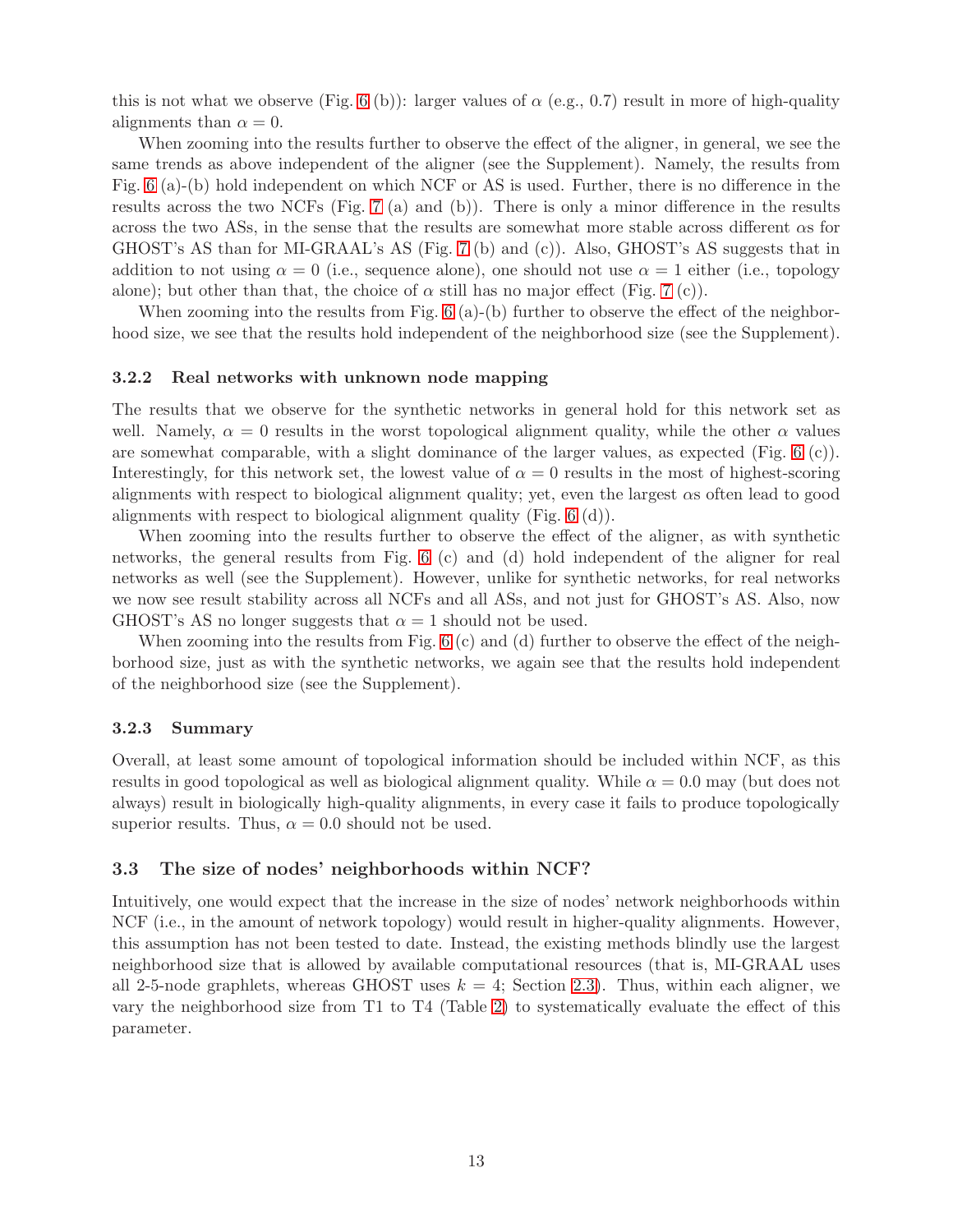

<span id="page-13-0"></span>Figure 7: Detailed illustration of the effect of the  $\alpha$  parameter for (a) M-M, (b) G-M, and (c) G-G aligners. In particular, results are shown for the yeast-yeast 5% alignment and for the neighborhood size T4. For other network pairs and other neighborhood sizes, see the Supplement for synthetic network data and see the Supplement for real-world PPI network data.

## 3.3.1 Synthetic networks with known node mapping

Overall, the larger the neighborhood size, the better the alignment quality, even though all neighborhood sizes except T1 can in some cases result in higher-quality alignments than any other neighborhood size (Fig. [8](#page-14-1) (a)-(b)). That is, for some values of network alignment parameters, smaller neighborhoods can produce higher-quality alignments than larger neighborhoods, which is a surprising result.

When zooming into the results further to observe the effect of the aligner, the general trends from Fig. [8](#page-14-1) (a)-(b) still hold independent of the aligner, but some fluctuations in the results exist (see the Supplement). Namely, M-M generally prefers T3 and T4 neighborhood sizes. G-M prefers T2 in addition to T3 and T4, where T3 or T4 are actually inferior to T2 in some cases, depending on the noise level. G-G performs well on of T1-T4, with a slight preference of T3 or T4, depending on the noise level. See Fig. [9](#page-15-1) (a) for an illustration.

When zooming into the results further to observe the effect of the  $\alpha$  parameter, general trends from Fig. [8](#page-14-1) (a)-(b) are overall the same for all values of  $\alpha$  (see the Supplement). The only exception is  $\alpha = 0$ , which should not be used in the first place (Section [3.2.3\)](#page-12-1).

#### 3.3.2 Real networks with unknown node mapping

Unlike for the synthetic networks, the largest neighborhood size (T4) is now not overly dominant over the smaller network sizes. Specifically, for real network data set, it is T3 that is the most dominant, followed by T4 and T2, which are tied, and followed by T1, which is inferior (Fig. [8](#page-14-1) (c) and  $(d)$ ).

When zooming into the results further to observe the effect of the aligner, we see that each aligner has an interesting behavior (see the Supplement). Namely, M-M's and G-G's preference on the neighborhood size is mainly dictated by the choice of species whose networks are aligned. For G-M, in general, the larger neighborhood sizes are preferred; in some cases, depending on the species, G-M prefers T3 more than other neighborhood sizes. See Fig. [9](#page-15-1) (b) for an illustration.

When zooming into the results further to observe the effect of the  $\alpha$  parameter, just as for synthetic networks, the results from Fig. [8](#page-14-1) (c) and (d) do not drastically change with the change of  $\alpha$  value (see the Supplement).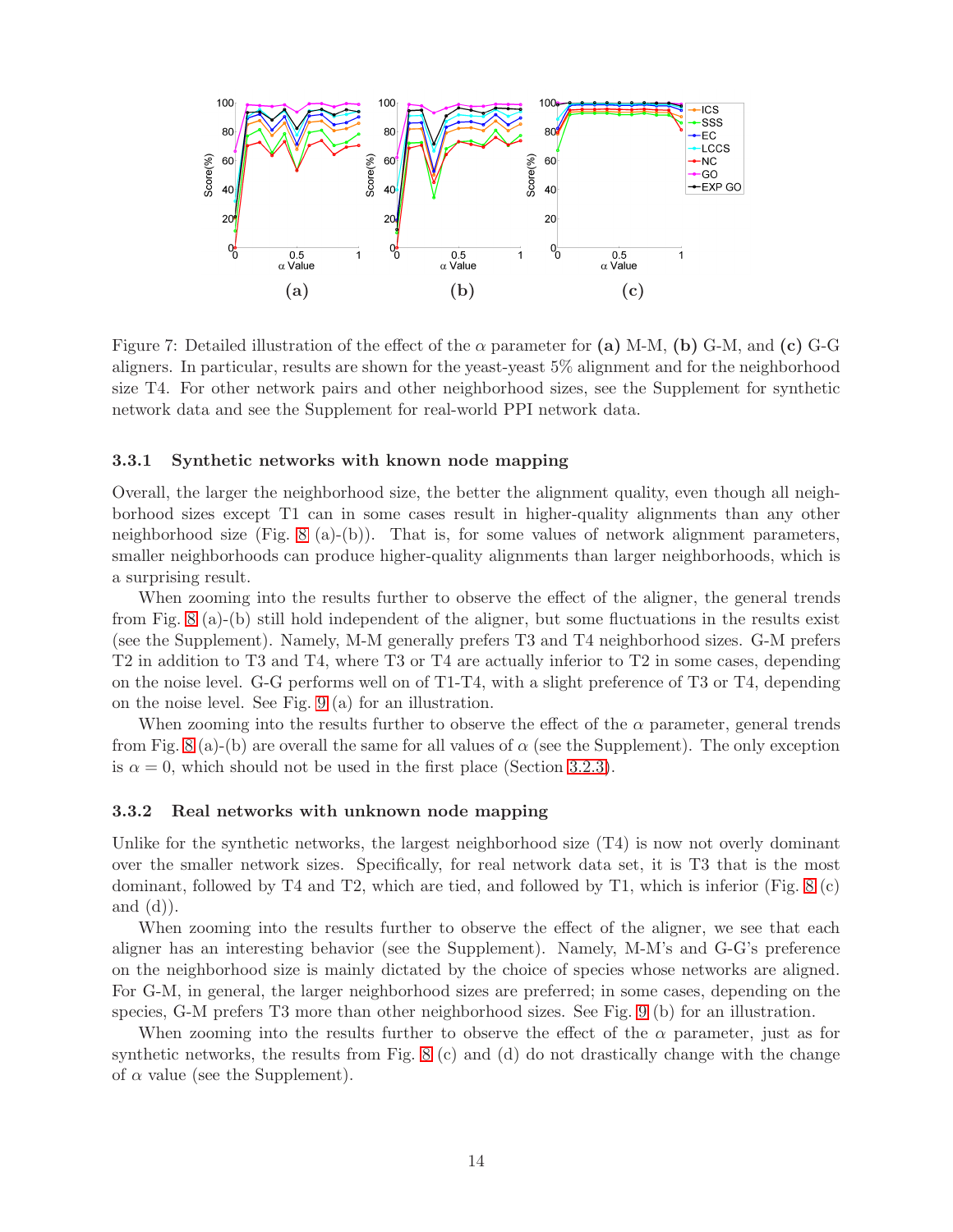

<span id="page-14-1"></span>Figure 8: The ranking of the four neighborhood sizes (T1-T4) over *all* alignments for all aligners and all values of  $\alpha$ , with respect to: (a) all topological scores of alignments with known ground truth node mapping, (b) all biological scores of alignments with known node mapping, (c) all topological scores of alignments with unknown node mapping, and (d) all biological scores of alignments with unknown node mapping.

## 3.3.3 Summary

In general, the larger the neighborhood size within NCF, the higher the alignment quality. However, it is not necessarily the case that the largest neighborhood size always produces the best alignments nor that it is always dominant to the smaller neighborhood sizes. This means that slightly smaller neighborhood sizes (and T3 in particular) might be desirable, as this could not only produce better alignments in some cases but also decrease the computational complexity of the given method.

## <span id="page-14-0"></span>3.4 Relationships between different alignment quality measures

We use a total of seven alignment quality measures: the ground truth NC measure that can only be measured in alignments of synthetic networks with known node mapping, four additional topological measures (EC, ICS, S<sup>3</sup>, and LCCS), and two biological measures (GO and EXP) (Section [2.4\)](#page-6-1). Here, we briefly comment on the relationship between the different measures.

NC significantly correlates with both topological and biological alignment quality measures (Fig. [10](#page-15-2) (a)), which is encouraging. Further, for the synthetic network data set, it is also encouraging that all other measures significantly correlate well (Pearson correlation coefficient of at least 0.8), even though we see some clustering of the topological measures and also of the biological measures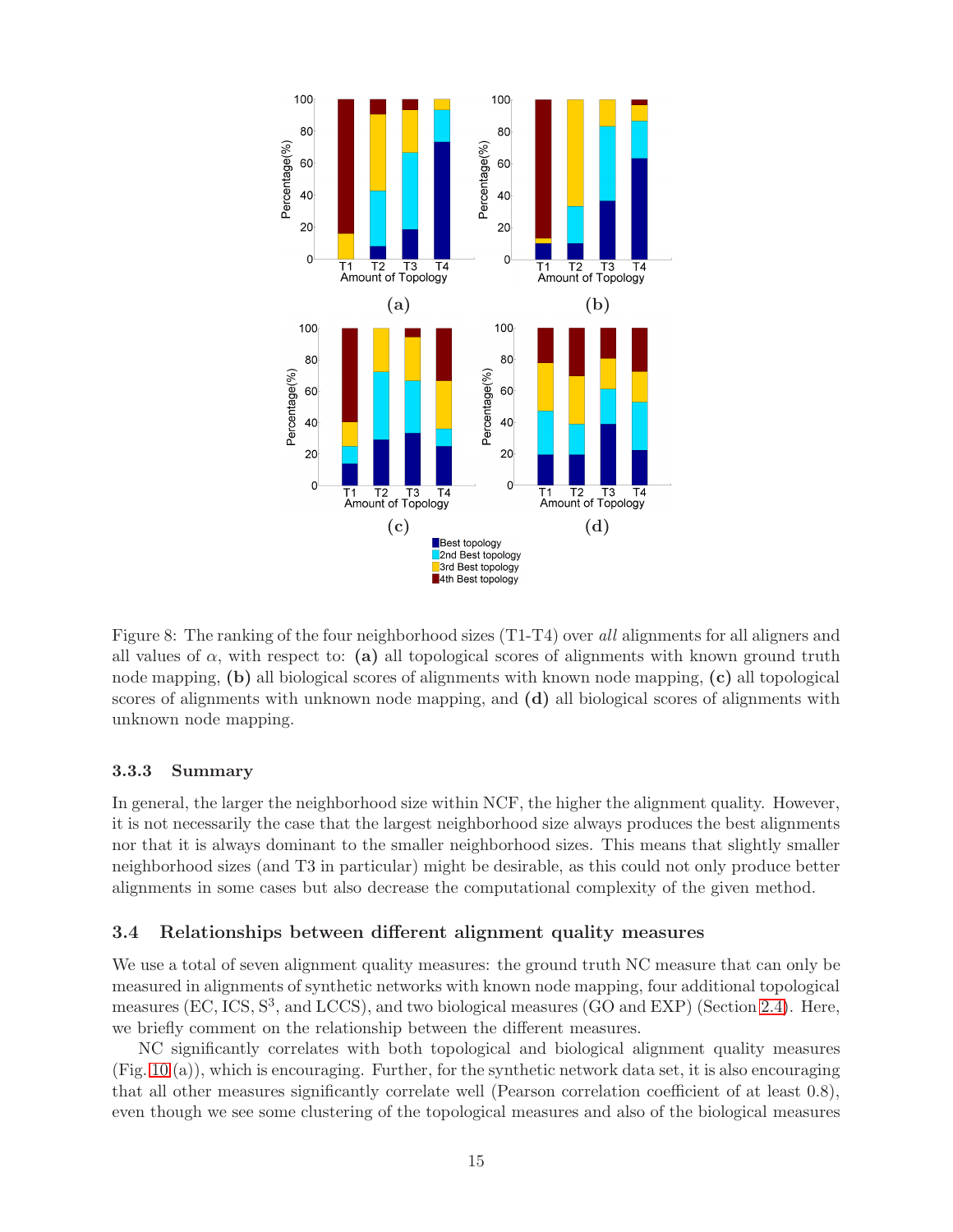

Figure 9: Detailed illustration of the effect of the neighborhood size for (a) synthetic and (b) real network data. In particular, results are shown for all three aligners, for the yeast-yeast 5% alignment at  $\alpha = 0.6$  in panel (a) and for the fly-worm alignment at  $\alpha = 0.4$  in panel (b). For other network pairs and other values of  $\alpha$ , see the Supplement.

<span id="page-15-1"></span>

<span id="page-15-2"></span>Figure 10: Pairwise correlations between different alignment quality measures for: (a) synthetic networks with known ground truth node mapping and (b) real networks with unknown node mapping. Correlations were computed over alignments with the highest NC scores in panel (a) and over alignments with the highest EC scores in panel (b) (because we do not known NC scores for alignments of real networks). Note that color scales for the two panels are different.

(Fig. [10](#page-15-2) (a)). Interestingly, each of the two biological measures, GO and EXP, correlates better with some of the topological measures (e.g., EC) than with each other.

Unlike for the synthetic network data, for the real network data, the topological measures now correlate poorly with the biological measures (Pearson correlation coefficient of at most 0.2; Fig. [10](#page-15-2) (b)). Importantly, this implies that for the real network data set it might be hard to produce an alignment that is of excellent quality both topologically and biologically. Also, while we again see clustering of the topological measures, the two biological measures now correlate weakly (Fig. [10](#page-15-2) (b)), indicating that the choice of GO annotation data obtained by experimental evidence code matters (Section [2.4\)](#page-6-1).

The result differences between the synthetic networks and the real networks could be due to differences in their properties (Section [2.1\)](#page-2-0).

# <span id="page-15-0"></span>4 Conclusions

We have aimed to systematically answer three questions in the context of MI-GRAAL and GHOST network aligners: 1) what is the contribution of each method's NCF and AS to the alignment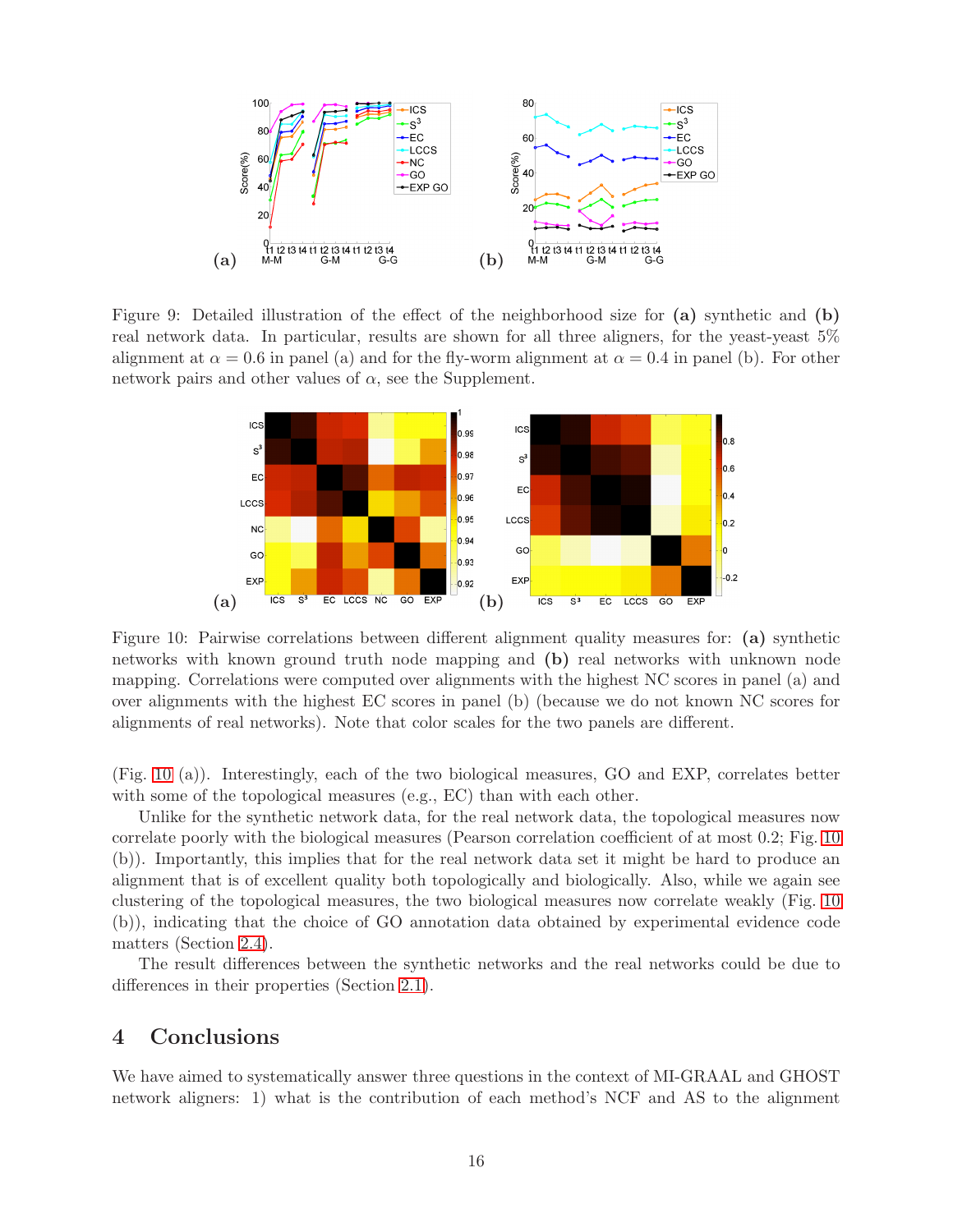quality, 2) how much sequence versus topology information should be used within NCF when generating an alignment, and 3) how large the size of the neighborhoods of the compared nodes from different networks should be. Our results represent a set of general recommendations for a fair evaluation of any global network alignment method, not just MI-GRAAL and GHOST.

Genomic sequence alignment has revolutionized our biomedical understanding. Biological network alignment has already had similar impacts. And given the tremendous amounts of biological network data that continue to be produced, network alignment will only continue to gain importance. The hope is that it could lead to new discoveries about the principles of life, evolution, disease, and therapeutics.

# Acknowledgements

We thank Dr. R. Patro and Dr. C. Kingsford for their assistance with running GHOST. This work was supported by the National Science Foundation CCF-1319469 and EAGER CCF-1243295 grants.

# <span id="page-16-9"></span>References

- <span id="page-16-2"></span>[1] S. F. Altschul, W. Gish, W. Miller, and D. J. Lipman. Basic local alignment search tool. *Journal of Molecular Biology*, 215:403–410, 1990.
- <span id="page-16-3"></span>[2] J. Berg and M. Lassig. Local graph alignment and motif search in biological networks. *Proceedings of the National Academy of Sciences*, 101(41):14689–14694, 2004.
- [3] J. Berg and M. Lassig. Cross-species analysis of biological networks by Bayesian alignment. *Proceedings of the National Academy of Sciences*, 103(29):10967–10972, 2006.
- <span id="page-16-8"></span>[4] B. J. Breitkreutz, C. Stark, , T. Reguly, L. Boucher, A. Breitkreutz, M. Livstone, R. Oughtred, D. H. Lackner, J. Bahler, V. Wood, K. Dolinski, and M. Tyers. The BioGRID Interaction Database: 2008 update. *Nucleic Acids Research*, 36:D637–D640, 2008.
- <span id="page-16-4"></span>[5] Giovanni Ciriello, Marco Mina, Pietro H. Guzzi, Mario Cannataro, and Concettina Guerra. AlignNemo: A Local Network Alignment Method to Integrate Homology and Topology. *PLOS ONE*, 7(6), 2012.
- <span id="page-16-6"></span>[6] Connor Clark and Jugal Kalita. A comparison of algorithms for the pairwise alignment of biological networks. *Bioinformatics*, 2014. DOI: 10.1093/bioinformatics/btu307.
- <span id="page-16-7"></span>[7] S.R. Collins, P. Kemmeren, X.C. Zhao, J.F. Greenblatt, F. Spencer, F.C.P. Holstege, J.S. Weissman, and N.J. Krogan. Toward a comprehensive atlas of the phyisical interactome of Saccharomyces cerevisiae. *Molecular Cell Proteomics*, 6(3):439–450, 2007.
- <span id="page-16-5"></span>[8] Mohammed El-Kebir, Jaap Heringa, and Gunnar W Klau. Lagrangian relaxation applied to sparse global network alignment. In *Pattern Recognition in Bioinformatics*, pages 225–236. Springer, 2011.
- <span id="page-16-0"></span>[9] F. Faisal, H. Zhao, and T. Milenkovic. Global network alignment in the context of aging. *Computational Biology and Bioinformatics, IEEE/ACM Transactions on Computational Biology and Bioinformatics*, PP(99), 2014.
- <span id="page-16-1"></span>[10] Fazle E Faisal and Tijana Milenković. Dynamic networks reveal key players in aging. *Bioinformatics*, 30(12):1721–1729, 2014.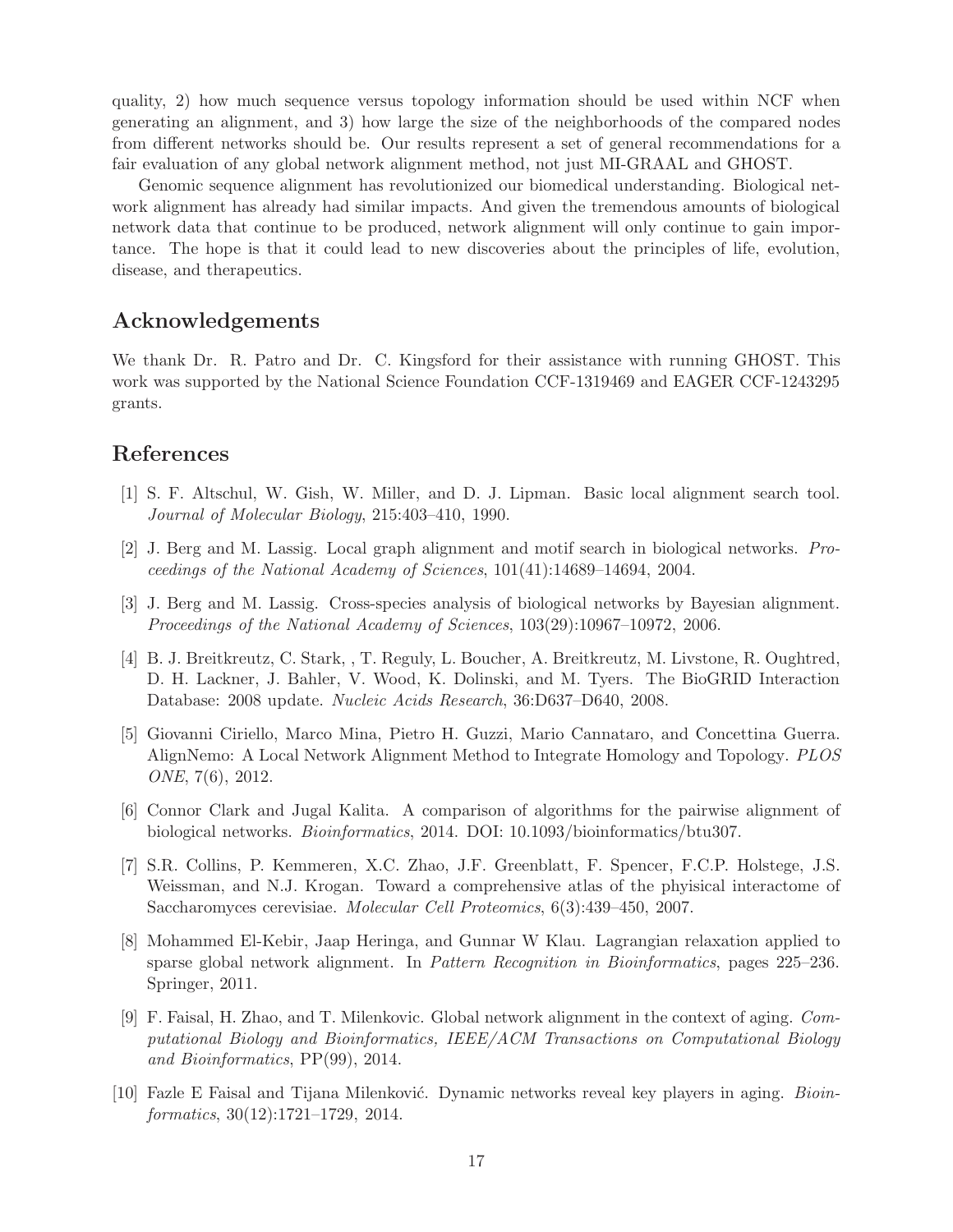- <span id="page-17-8"></span><span id="page-17-5"></span>[11] J. Flannick, A. Novak, S.S. Balaji, H.M. Harley, and S. Batzglou. Graemlin general and robust alignment of multiple large interaction networks. *Genome Research*, 16(9):1169–1181, 2006.
- [12] Jason Flannick, Antal Novak, Chuong B. Do, Balaji S. Srinivasan, and Serafim Batzoglou. Automatic parameter learning for multiple network alignment. In *Proceedings of the 12th annual international conference on Research in computational molecular biology*, pages 214– 231, 2008.
- <span id="page-17-15"></span><span id="page-17-10"></span>[13] X. Guo and A.J. Hartemink. Domain-oriented edge-based alignment of protein interaction networks. *Bioinformatics*, 25(12):i240–1246, 2009.
- <span id="page-17-4"></span>[14] Y. Hulovatyy, R.W. Solava, and T. Milenković. Revealing missing parts of the interactome via link prediction. *PLOS ONE*, 9(3):e90073, 2014.
- [15] Brian P. Kelley, Bingbing Yuan, Fran Lewitter, Roded Sharan, Brent R. Stockwell, and Trey Ideker. PathBLAST: a tool for alignment of protein interaction networks. *Nucleic Acids Research*, 32:83–88, 2004.
- <span id="page-17-11"></span>[16] G.W. Klau. A new graph-based method for pairwise global network alignment. *BMC Bioinformatics*, 10(Suppl 1):S59, 2009.
- <span id="page-17-6"></span>[17] M. Koyuturk, Y. Kim, U. Topkara, S. Subramaniam, W. Szpankowski, and A. Grama. Pairwise alignment of protein interaction networks. *Journal of Computational Biology*, 13(2), 2006.
- <span id="page-17-0"></span>[18] Oleksii Kuchaiev, Tijana Milenković, Vesna Memišević, Wayne Hayes, and Nataša Pržulj. Topological network alignment uncovers biological function and phylogeny. *Journal of The Royal Society Interface*, 7(50):1341–1354, 2010.
- <span id="page-17-2"></span>[19] Oleksii Kuchaiev and Nataša Pržulj. Integrative network alignment reveals large regions of global network similarity in yeast and human. *Bioinformatics*, 27(10):1390–1396, 2011.
- <span id="page-17-3"></span>[20] Juanzi Li, Jie Tang, Yi Li, and Qiong Luo. RiMOM: A dynamic multistrategy ontology alignment framework. *Knowledge and Data Engineering, IEEE Transactions on*, 21(8):1218– 1232, 2009.
- <span id="page-17-7"></span>[21] Zhi Liang, Meng Xu, Maikun Teng, and Liwen Niu. NetAlign: A web-based tool for comparison of protein interaction networks. *Bioinformatics*, 22(17):2175–2177, 2006.
- <span id="page-17-9"></span>[22] C. Liao, K. Lu, M. Baym, R. Singh, and B. Berger. IsoRankN: Spectral methods for global alignment of multiple protein networks. *Bioinformatics*, 25(12):i253–258, 2009.
- <span id="page-17-12"></span>[23] T. Milenković, J. Lai, and N. Pržulj. GraphCrunch: a tool for large network analyses. *BMC Bioinformatics*, 9(70), 2008.
- <span id="page-17-13"></span>[24] T. Milenković, V. Memisević, A. K. Ganesan, and N. Pržulj. Systems-level cancer gene identification from protein interaction network topology applied to melanogenesis-related interaction networks. *Journal of the Royal Society Interface*, 7(44):423–437, 2010.
- <span id="page-17-14"></span>[25] T. Milenković, V. Memišević, A. Bonato, and N. Pržulj. Dominating biological networks. *PLOS ONE*, 6(8):e23016, 2011.
- <span id="page-17-1"></span>[26] T. Milenković, W.L. Ng, W. Hayes, and N. Pržulj. Optimal network alignment with graphlet degree vectors. *Cancer Informatics*, 9:121–137, 2010.